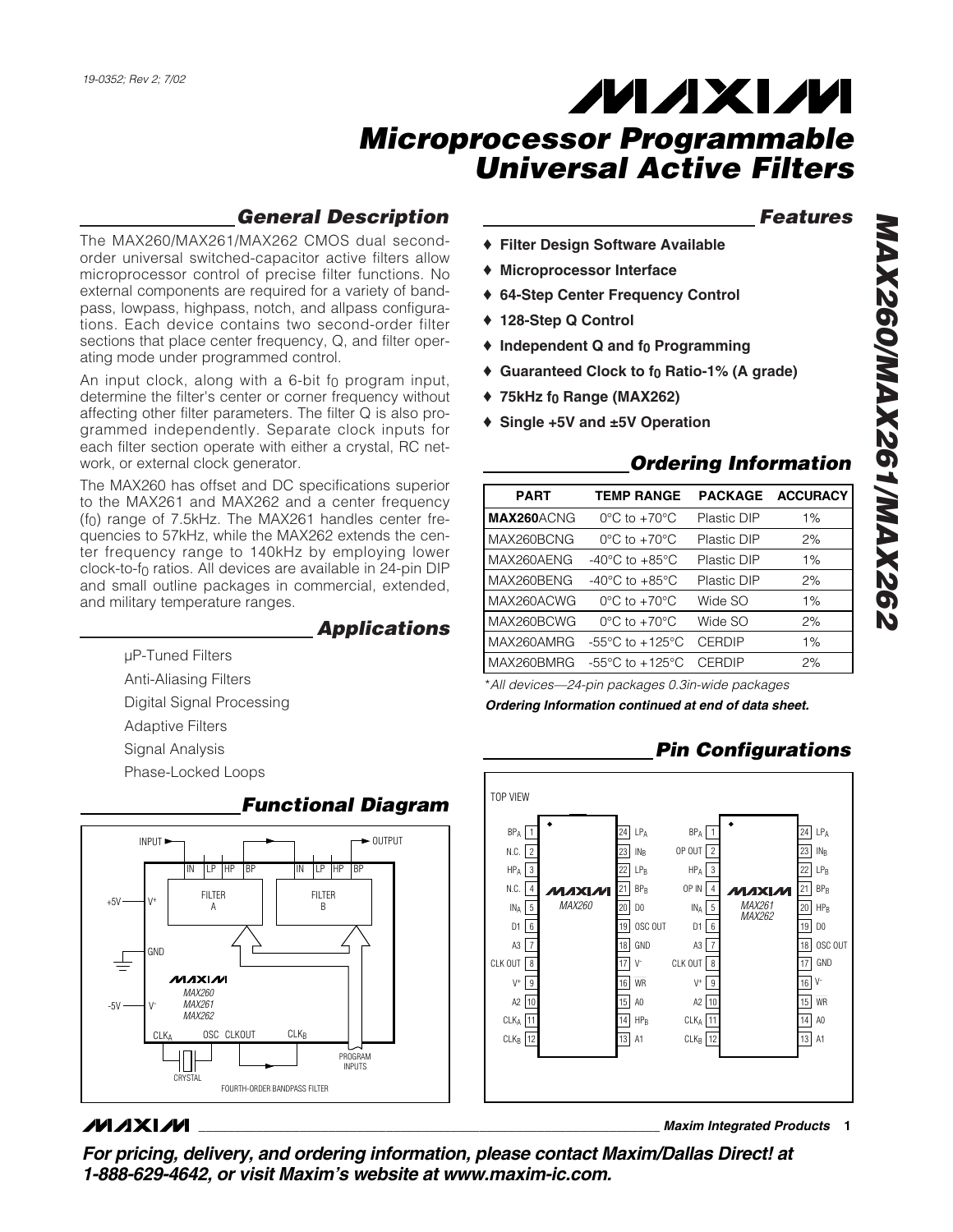### **ABSOLUTE MAXIMUM RATINGS**

| Power Dissipation                               |  |
|-------------------------------------------------|--|
| Plastic DIP (derate 8.33mW/°C above 70°C) 660mW |  |
| CERDIP (derate 12.5mW/°C above 70°C) 1000mW     |  |
| Wide SO (derate 11.8mW/°C above 70°C) 944mW     |  |

| <b>Operating Temperature Ranges</b>       |  |
|-------------------------------------------|--|
|                                           |  |
|                                           |  |
| MAX260/MAX261/MAX262XMXG 55°C to +125°C   |  |
| Storage Temperature Range -65°C to +160°C |  |
| Lead Temperature (Soldering, 10s) +300°C  |  |

*Stresses beyond those listed under "Absolute Maximum Ratings" may cause permanent damage to the device. These are stress ratings only, and functional operation of the device at these or any other conditions beyond those indicated in the operational sections of the specifications is not implied. Exposure to absolute maximum rating conditions for extended periods may affect device reliability.*

## **ELECTRICAL CHARACTERISTICS**

(V<sup>+</sup> = +5V, V<sup>-</sup> = -5V, CLK<sub>A</sub> = CLK<sub>B</sub> =  $\pm$ 5V 350kHz for the MAX260 and 1.5MHz for the MAX261/MAX262, f<sub>CLK</sub>/f<sub>0</sub> = 199.49 for MAX260/MAX261 and 139.80 for MAX262, Filter Mode 1, T A = +25°C, unless otherwise noted.)

| <b>PARAMETER</b>                                      | <b>CONDITIONS</b>             |          | <b>MIN</b>           | <b>TYP</b> | <b>MAX</b>  | <b>UNITS</b> |        |
|-------------------------------------------------------|-------------------------------|----------|----------------------|------------|-------------|--------------|--------|
| f <sub>0</sub> Center Frequency Range                 |                               |          |                      |            | See Table 1 |              |        |
| Maximum Clock Frequency                               |                               |          |                      |            | See Table 1 |              |        |
|                                                       |                               |          | MAX260A              |            | ±0.2        | ±1.0         |        |
|                                                       |                               |          | <b>MAX260B</b>       |            | ±0.2        | ±2.0         | $\%$   |
| f <sub>CLK</sub> /f <sub>0</sub> Ratio Error (Note 1) | $T_A = T_{MIN}$ to $T_{MAX}$  |          | MAX261/MAX262A       |            | ±0.2        | ±1.0         |        |
|                                                       |                               |          | MAX261/MAX262B       |            | ±0.2        | ±2.0         |        |
| fo Temperature Coefficient                            |                               |          |                      |            | $-5$        |              | ppm/°C |
|                                                       |                               | $Q = 8$  | <b>MAX260A</b>       |            | ±1          | ±6           |        |
|                                                       |                               | $Q = 8$  | <b>MAX260B</b>       |            | ±1          | ±10          |        |
|                                                       | $T_A = T_{MIN}$ to<br>Тмах    | $Q = 32$ | MAX260A              |            | ±2          | ±10          | %      |
|                                                       |                               | $Q = 32$ | <b>MAX260B</b>       |            | ±2          | ±15          |        |
|                                                       |                               | $Q = 64$ | <b>MAX260A</b>       |            | ±4          | ±20          |        |
| Q Accuracy (deviation from ideal                      |                               | $Q = 64$ | <b>MAX260B</b>       |            | ±4          | ±25          |        |
| continuous filter) (Note 2)                           |                               | $Q = 8$  | MAX261/MAX262A       |            | ±1          | $\pm 6$      |        |
|                                                       |                               | $Q = 8$  | MAX261/MAX262B       |            | ±1          | ±10          |        |
|                                                       |                               | $Q = 32$ | MAX261/MAX262A       |            | ±2          | ±10          |        |
|                                                       |                               | $Q = 32$ | MAX261/MAX262B       |            | ±2          | ±15          |        |
|                                                       |                               | $Q = 64$ | MAX261/MAX262A       |            | ±4          | ±20          |        |
|                                                       |                               | $Q = 64$ | MAX261/MAX262B       |            | ±4          | ±25          |        |
| Q Temperature Coefficient                             |                               |          |                      |            | ±20         |              | ppm/°C |
|                                                       |                               |          | <b>MAX260</b>        |            | ±0.1        | ±0.3         |        |
| DC Lowpass Gain Accuracy                              |                               |          | MAX261/MAX262        |            | ±0.1        | ±0.5         | dB     |
|                                                       |                               |          | MAX260               |            | $-5$        |              |        |
| Gain Temperature Coefficient                          | Lowpass (at D.C.)             |          | MAX261/MAX262        |            | $-5$        |              | ppm/°C |
|                                                       | Bandpass (at f <sub>0</sub> ) |          | MAX260/MAX261/MAX262 |            | $+20$       |              |        |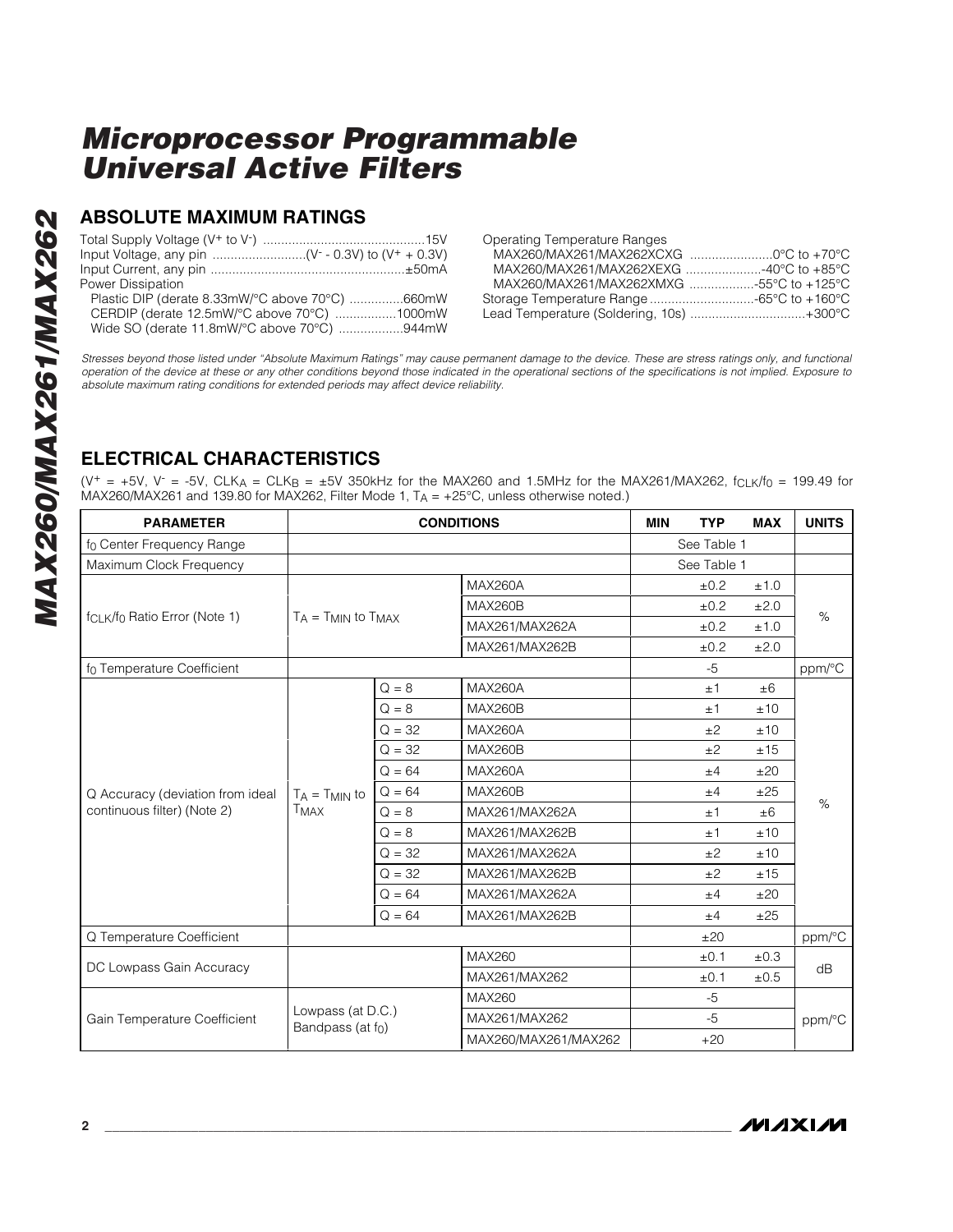## **ELECTRICAL CHARACTERISTICS (continued)**

(V<sup>+</sup> = +5V, V<sup>-</sup> = -5V, CLK<sub>A</sub> = CLK<sub>B</sub> =  $\pm$ 5V 350kHz for the MAX260 and 1.5MHz for the MAX261/MAX262, f<sub>CLK</sub>/f<sub>0</sub> = 199.49 for MAX260/MAX261 and 139.80 for MAX262, Filter Mode 1, T A = +25 °C, unless otherwise noted.)

| <b>PARAMETER</b>                          |                                                                | <b>CONDITIONS</b>    | <b>MIN</b>     | <b>TYP</b> | <b>MAX</b> | <b>UNITS</b> |
|-------------------------------------------|----------------------------------------------------------------|----------------------|----------------|------------|------------|--------------|
|                                           |                                                                | <b>MAX260A</b>       |                | $\pm 0.05$ | ±0.25      |              |
|                                           |                                                                | <b>MAX260B</b>       |                | $\pm 0.15$ | $\pm 0.45$ |              |
|                                           | $T_A = T_{MIN}$ to $T_{MAX}$ , Q = 4                           | <b>MAX261A</b>       |                | ±0.40      | ±1.00      |              |
|                                           | Mode 1                                                         | <b>MAX261B</b>       |                | ±0.80      | ±1.60      |              |
|                                           |                                                                | <b>MAX262A</b>       |                | ±0.40      | ±1.20      |              |
| Offset Voltage At Filter                  |                                                                | <b>MAX262B</b>       |                | ±0.80      | ±1.60      |              |
| Outputs-LP, BP, HP (Note 3)               |                                                                | <b>MAX260A</b>       |                | ±0.075     | ±0.30      | V            |
|                                           |                                                                | <b>MAX260B</b>       |                | ±0.075     | ±0.50      |              |
|                                           |                                                                | <b>MAX261A</b>       |                | $\pm 0.50$ | ±1.10      |              |
|                                           | Mode 3                                                         | <b>MAX261B</b>       |                | ±0.90      | ±1.60      |              |
|                                           |                                                                | <b>MAX262A</b>       |                | ±0.50      | ±1.30      |              |
|                                           |                                                                | <b>MAX262B</b>       |                | ±0.90      | ±1.60      |              |
| Offset Voltage Temperature<br>Coefficient | $f_{CLK}/f_0 = 100.53$ , Q = 4<br>$T_A = T_{MIN}$ to $T_{MAX}$ |                      |                | $\pm 0.75$ |            | mV/°C        |
| Clock Feedthrough                         |                                                                |                      | ±4             |            | mV         |              |
| Crosstalk                                 |                                                                |                      |                | $-70$      |            | dB           |
|                                           | $Q = 1$ , 2nd-Order, LP/BP                                     | See Typ. Oper. Char. |                |            |            |              |
| <b>Wideband Noise</b>                     | 4th-Order LP (Figure 26)                                       |                      | 90             |            | µVRMS      |              |
|                                           | 4th-Order BP (Figure 24) (Note 4)                              |                      | 100            |            |            |              |
| Harmonic Distortion at fo                 | $Q = 4$ , $V_{IN} = 1.5V_{P-P}$                                |                      |                | $-67$      |            | dB           |
| Supply Voltage Range                      | $T_A = T_{MIN}$ to $T_{MAX}$                                   |                      | ±2.37          | ±5         | ±6.3       | $\vee$       |
|                                           |                                                                | <b>MAX260</b>        |                | 15         | 20         |              |
| Power Supply Current (Note 5)             | $T_A = T_{MIN}$ to $T_{MAX}$<br><b>CMOS Level Logic Inputs</b> | MAX261               |                | 16         | 20         | mA           |
|                                           |                                                                | MAX262               |                | 16         | 20         |              |
| Shutdown Supply Current                   | $Q_0A - Q_6A = all 0,$<br>CMOS Level Logic Inputs (Note 5)     |                      |                | 1.5        |            | mA           |
| <b>INTERNAL AMPLIFIERS</b>                |                                                                |                      |                |            |            |              |
| Output Signal Swing                       | $T_A = T_{MIN}$ to $T_{MAX}$ , 10k $\Omega$ load (Note 6)      |                      | ±4.75          |            | V          |              |
| Output Signal Circuit Current             | Source                                                         |                      |                | 50         |            |              |
|                                           | Sink                                                           |                      | $\overline{2}$ |            | mA         |              |
| Power Supply Rejection Ratio              | OHz to 10kHz                                                   |                      |                | $-70$      |            | dB           |
| <b>Gain Bandwidth Product</b>             |                                                                |                      |                | 2.5        |            | <b>MHz</b>   |
| <b>Slew Rate</b>                          |                                                                |                      |                | 6          |            | $V/\mu s$    |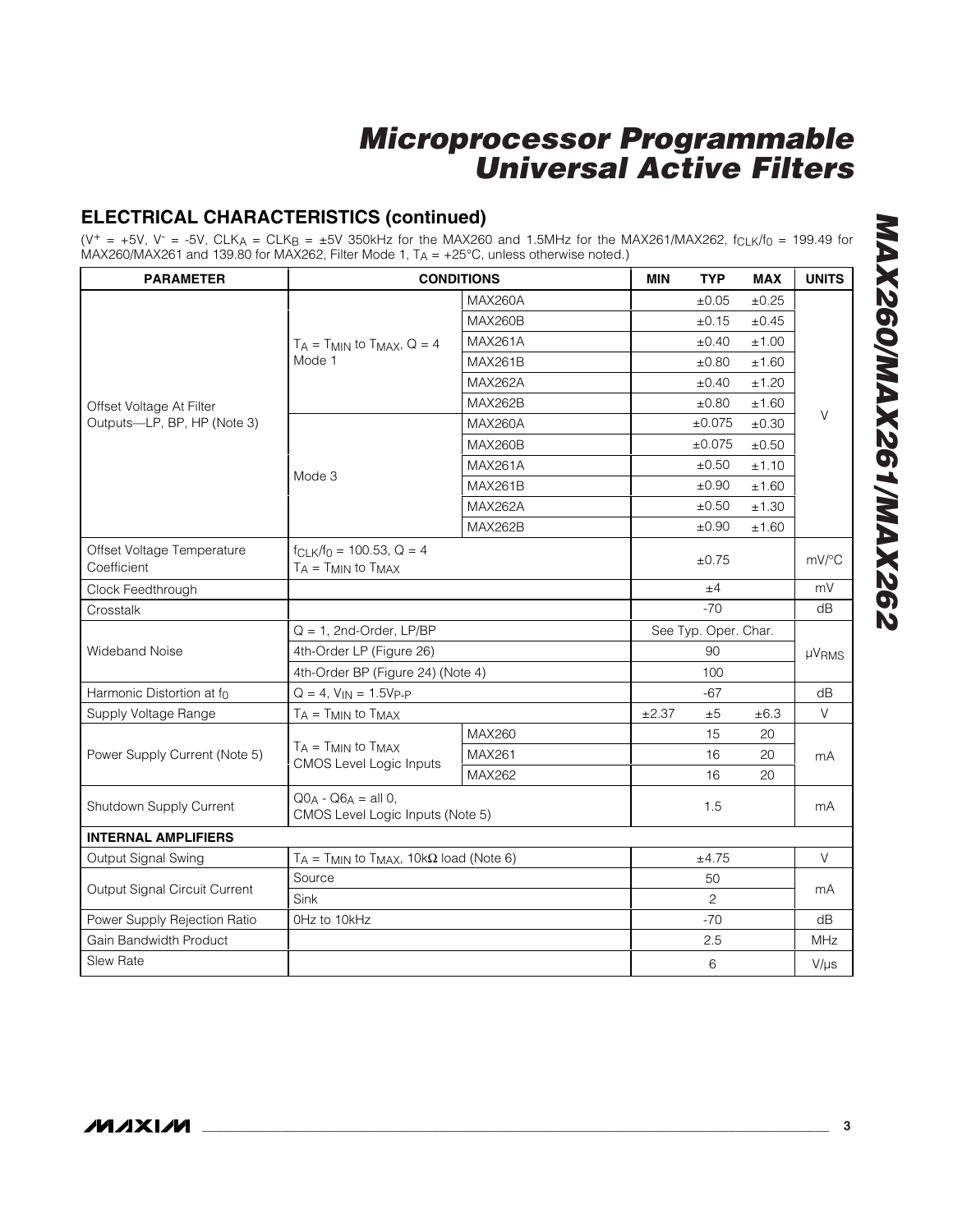### **ELECTRICAL CHARACTERISTICS (for V± = ±2.5V ±5%)**

(V<sup>+</sup> = +2.37V, V<sup>-</sup> = -2.37V, CLK<sub>A</sub> = CLK<sub>B</sub> = ±2.5V 250kHz for the MAX260 and 1MHz for the MAX261/MAX262, f<sub>CLK</sub>/f<sub>0</sub> = 199.49 for MAX260/MAX261 and 139.80 for MAX262, Filter Mode 1, T A = +25 °C, unless otherwise noted.)

| <b>PARAMETER</b>                             |                                                                          | <b>CONDITIONS</b> | MIN | TYP            | <b>MAX</b> | <b>UNITS</b> |
|----------------------------------------------|--------------------------------------------------------------------------|-------------------|-----|----------------|------------|--------------|
| If <sub>0</sub> Center Frequency Range       |                                                                          |                   |     | (Note 7)       |            |              |
| Maximum Clock Frequency                      |                                                                          |                   |     | (Note 7)       |            |              |
| f <sub>CLK</sub> /f <sub>0</sub> Ratio Error |                                                                          | MAX26XA           |     | $\pm 0.1$      |            | %            |
| (Notes 1, 8)                                 | $Q = 8$                                                                  | MAX26XB           |     | $\pm 0.1$      | 2          |              |
|                                              | $Q = 8$                                                                  | <b>MAX260A</b>    |     | ±2             | $\pm 6$    |              |
|                                              | $f_{CLK}/f_0 = 199.49$                                                   | <b>MAX260B</b>    |     | ±2             | ±10        | $\%$         |
| Q Accuracy (deviation from ideal             | $f_{CLK}/f_0 = 199.49$                                                   | <b>MAX261A</b>    |     | ±2             | $\pm 6$    |              |
| continuous filter)<br>(Notes 2, 8)           |                                                                          | <b>MAX261B</b>    |     | ±2             | ±10        |              |
|                                              |                                                                          | <b>MAX262A</b>    |     | ±2             | $\pm 6$    |              |
|                                              | $f_{C1}$ $\frac{1}{5}$ $\frac{1}{2}$ $\frac{39.80}{5}$<br><b>MAX262B</b> |                   |     | ±2             | ±10        |              |
| Output Signal Swing                          | All Outputs (Note 6)                                                     |                   |     | ±2             |            | V            |
| Power Supply Current                         | CMOS Level Logic Inputs (Note 5)                                         |                   |     | $\overline{7}$ |            | mA           |
| Shutdown Current                             | CMOS Level Logic Inputs (Note 5)                                         |                   |     | 0.35           |            | mA           |

**Note 1:** f<sub>CLK</sub>/f<sub>0</sub> accuracy is tested at 199.49 on the MAX260/MAX261, and at 139.8 on the MAX262.

**Note 2:** Q accuracy tested at  $Q = 8$ , 32, and 64. Q of 32 and 64 tested at 1/2 stated clock frequency.

**Note 3:** The offset voltage is specified for the entire filter. Offset is virtually independent of Q and f<sub>CLK</sub>/f<sub>0</sub> ratio setting. The test clock frequency for mode 3 is 175kHz for the MAX260 and 750kHz for the MAX261/MAX262.

**Note 4:** Output noise is measured with an RC output smoothing filter at 4 x f<sub>0</sub> to remove clock feedthrough.

**Note 5:** TTL logic levels are: HIGH = 2.4V, LOW = 0.8V. CMOS logic levels are: HIGH = 5V, LOW = 0V. Power supply current is typically 4mA higher with TTL logic and clock input levels.

**Note 6:** On the MAX260 only, the HP output signal swing is typically 0.75V less than the LP or BP outputs.

**Note 7:** At ±2.5V supplies, the f<sub>0</sub> range and maximum clock frequency are typically 75% of values listed in Table 1.

**Note 8:** f<sub>CLK</sub>/f<sub>0</sub> and Q accuracy are a function of the accuracy of internal capacitor ratios. No increase in error is expected at ±2.5V as compared to ±5V; however, these parameters are only tested to the extent indicated by the MIN or MAX limits.

### **INTERFACE SPECIFICATIONS (Note 9)**

 $(V^+= +5V, V^+= -5V, T_A = +25^{\circ}C,$  unless otherwise noted.)

| <b>PARAMETER</b>      | <b>SYMBOL</b>   | <b>CONDITIONS</b>                                                                                           | <b>MIN</b> | <b>TYP</b>  | <b>MAX</b> | <b>UNITS</b> |
|-----------------------|-----------------|-------------------------------------------------------------------------------------------------------------|------------|-------------|------------|--------------|
| <b>WR</b> Pulse Width | twR             |                                                                                                             | 250        | 150         |            | ns           |
| <b>Address Setup</b>  | tas             |                                                                                                             | 25         |             |            | ns           |
| Address Hold          | tah             |                                                                                                             | $\Omega$   |             |            | ns           |
| Data Setup            | tps             |                                                                                                             | 100        | 50          |            | ns           |
| Data Hold             | t <sub>DH</sub> |                                                                                                             | 10         | $\mathbf 0$ |            | ns           |
| Logic Input High      | VIH             | $\overline{\text{WR}}$ , D0, D1, A0-A3, CLKA, CLKB<br>$T_A = T_{MIN}$ to $T_{MAX}$                          | 2.4        |             |            | V            |
| Logic Input Low       | VIL             | $\overline{\text{WR}}$ , DO, D1, A0-A3, CLK <sub>A</sub> , CLK <sub>B</sub><br>$T_A = T_{MIN}$ to $T_{MAX}$ |            |             | 0.8        | V            |
| Input Leakage Current | <b>I</b> IN     | WR, DO, D1, A0-A3, CLKB<br><b>CLKA</b><br>$T_A = T_{MIN}$ to $T_{MAX}$                                      |            | 6           | 10<br>60   | μA           |
| Input Capacitance     | $C_{IN}$        | WR, DO, D1, A0-A3, CLKA, CLKB                                                                               |            |             | 15         | pF           |

**Note 9:** Interface timing specifications are guaranteed by design and are not subject to test.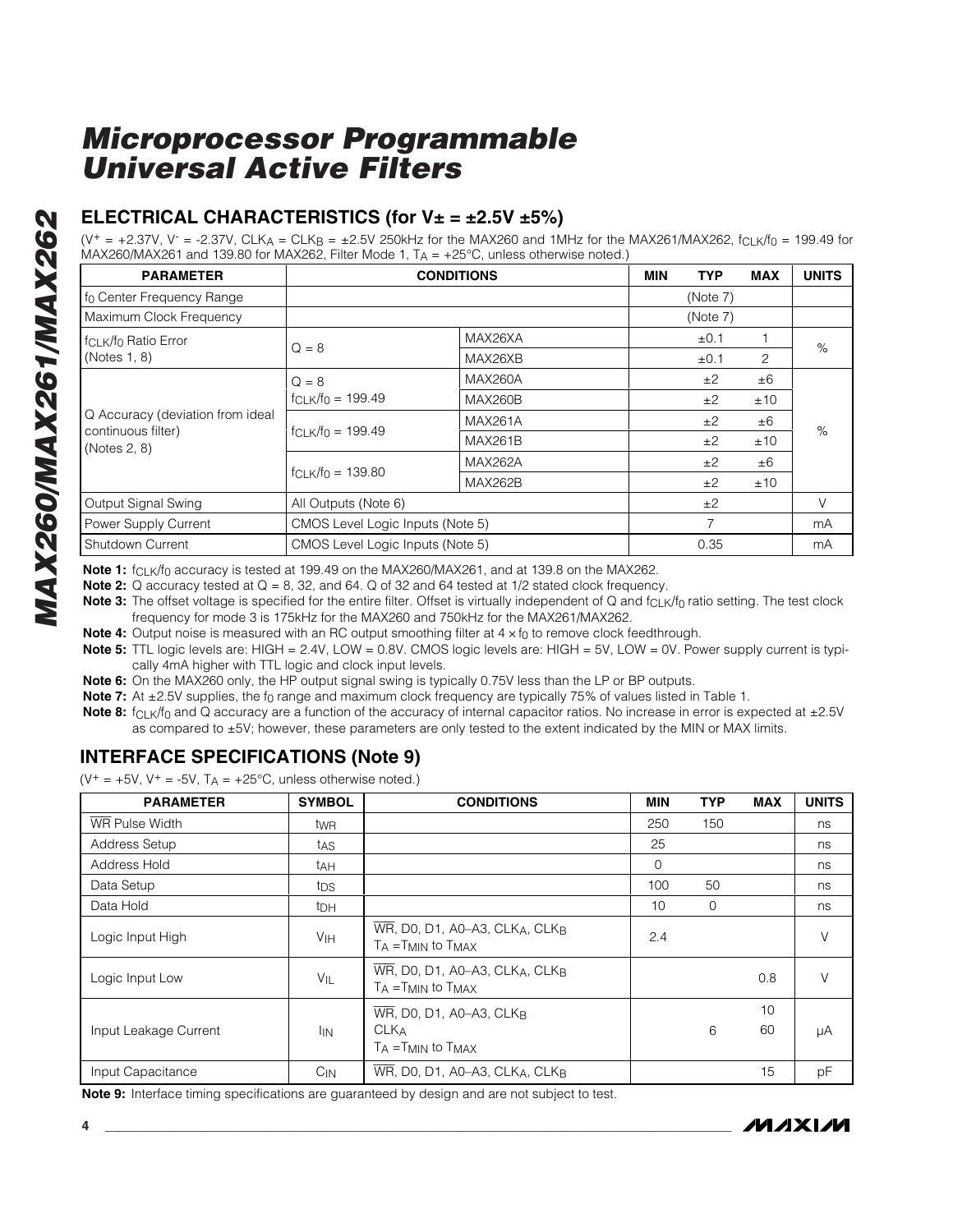### *Pin Description*

|               | <b>PIN</b>                      |             |                                                                                                                                                                                                 |
|---------------|---------------------------------|-------------|-------------------------------------------------------------------------------------------------------------------------------------------------------------------------------------------------|
| <b>MAX260</b> | <b>MAX261/</b><br><b>MAX262</b> | <b>NAME</b> | <b>FUNCTION</b>                                                                                                                                                                                 |
| 9             | 9                               | $V^+$       | Positive supply voltage                                                                                                                                                                         |
| 17            | 16                              | V           | Negative supply voltage                                                                                                                                                                         |
| 18            | 17                              | GND         | Analog Ground. Connect<br>to the system ground for<br>dual supply operation or<br>mid-supply for single sup-<br>ply operation. GND should<br>be well bypassed in single<br>supply applications. |
| 11            | 11                              | <b>CLKA</b> | Input to the oscillator and<br>clock input to section A.<br>This clock is internally<br>divided by 2.                                                                                           |
| 12            | 12                              | <b>CLKR</b> | Clock input to filter B. This<br>clock is internally divided<br>by 2.                                                                                                                           |
| 8             | 8                               | CLK OUT     | Clock output for crystal<br>and R-C oscillator operation                                                                                                                                        |
| 19            | 18                              | OSC OUT     | Connects to crystal or R-C<br>for self-clocked operation                                                                                                                                        |

|                  | <b>PIN</b>                      |                                 |                                                                                                                                                                             |
|------------------|---------------------------------|---------------------------------|-----------------------------------------------------------------------------------------------------------------------------------------------------------------------------|
| <b>MAX260</b>    | <b>MAX261/</b><br><b>MAX262</b> | <b>NAME</b>                     | <b>FUNCTION</b>                                                                                                                                                             |
| 5, 23            | 5, 23                           | INA, IN <sub>B</sub>            | Filter inputs                                                                                                                                                               |
| 1, 21            | 1, 21                           | $BP_A$ , $BP_B$                 | <b>Bandpass outputs</b>                                                                                                                                                     |
| 24, 22           | 24, 22                          | $LPA$ , $LPB$                   | Lowpass outputs                                                                                                                                                             |
| 3, 14            | 3, 20                           | HPA, HPB                        | Highpass/notch/allpass<br>outputs                                                                                                                                           |
| 16               | 15                              | <b>WR</b>                       | Write enable input                                                                                                                                                          |
| 15, 13,<br>10, 7 | 14, 13,<br>10, 7                | A0, A1,<br>A2, A3               | Address inputs for $f_0$ and<br>Q input data locations                                                                                                                      |
| 20, 6            | 19, 6                           | D <sub>0</sub> , D <sub>1</sub> | Data inputs for $f_0$ and Q<br>programming                                                                                                                                  |
|                  | $\overline{c}$                  | OP OUT                          | Output of uncommitted<br>op amp on MAX261/<br>MAX262 only. Pin 2 is a no-<br>connect on the MAX260.                                                                         |
|                  | $\overline{4}$                  | OP IN                           | Inverting input of uncom-<br>mitted op amp on MAX261/<br>MAX262 only (noninverting<br>input is internally connected<br>to ground). Pin 4 is a no-<br>connect on the MAX260. |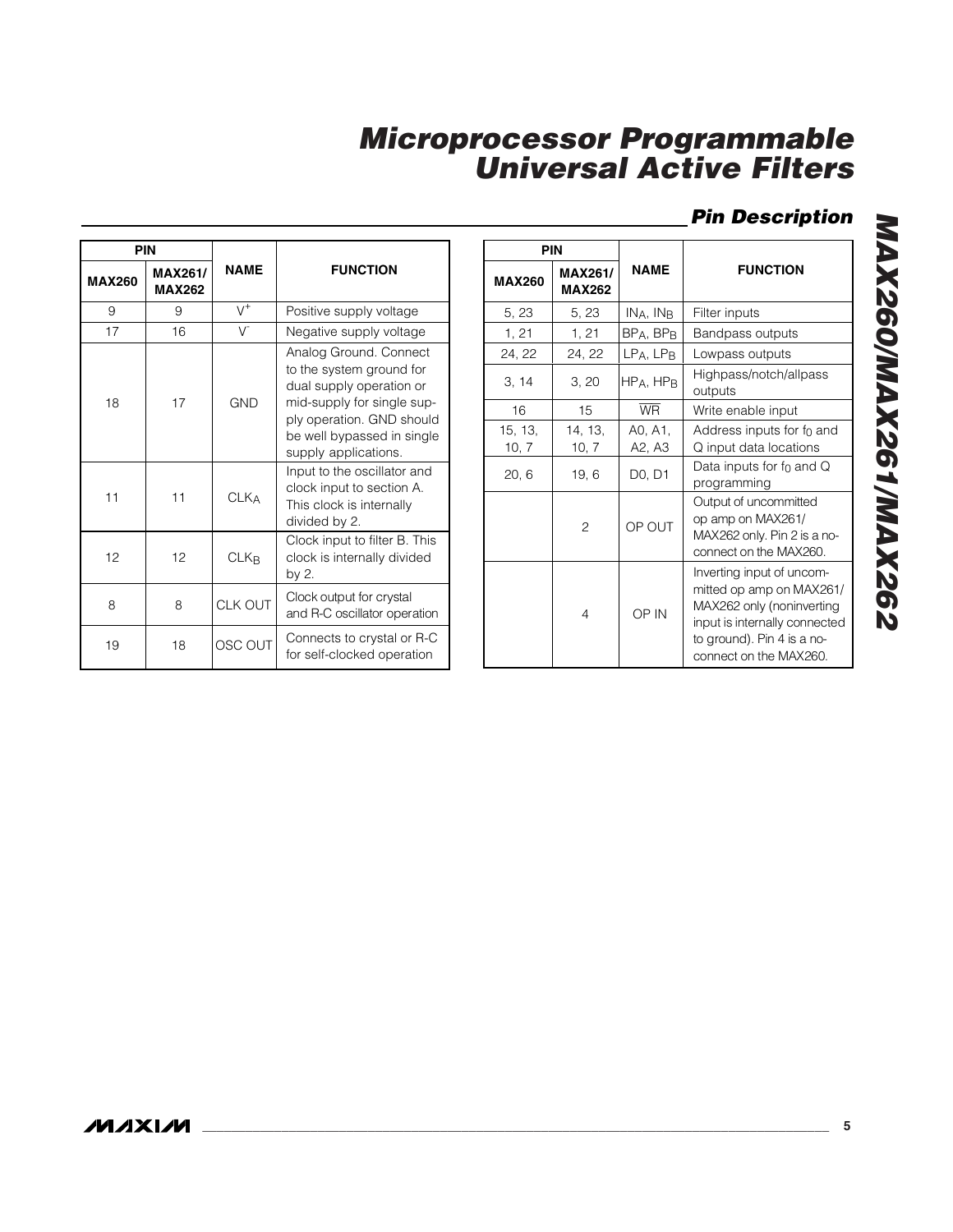

### *Typical Operating Characteristics*

**IDD VS. CLOCK FREQUENCY**<br>CLOCK (2.4V, 0.8V)<br>CONTROL PINS (5V, 0V)<br>25 °C<br>CLOCK (5V, -5V)<br>D.5 1.5 2.5 3.5 MAX260/61/62 toc03 CLOCK FREQUENCY (MHz) CLOCK (2.4V, 0.8V) CLOCK (5V, 0V) CONTROL PINS (5V, 0V) CLOCK (5V, -5V) **OUTPUT SIGNAL SWING**

**vs. CLOCK FREQUENCY**



**Wideband RMS Noise** (db ref. to 2.47VRMS, 7VP-P ) **±5V Supplies**

0.5 1.5 1.0 2.0 2.5 3.0 3.5

CLOCK FREQUENCY (MHz)

|                          | <b>MODE</b>    | $Q = 1$ |       |                |       | $Q = 8$ |                |           | $Q = 64$ |                |  |
|--------------------------|----------------|---------|-------|----------------|-------|---------|----------------|-----------|----------|----------------|--|
|                          |                | LР      | ВP    | <b>HP/AP/N</b> | LР    | BP      | <b>HP/AP/N</b> | <b>LP</b> | BP       | <b>HP/AP/N</b> |  |
|                          |                | $-84$   | $-90$ | $-84$          | $-80$ | $-82$   | $-85$          | $-72$     | $-73$    | $-85$          |  |
|                          | $\overline{c}$ | $-88$   | $-90$ | $-88$          | $-84$ | $-82$   | $-84$          | $-77$     | $-73$    | $-76$          |  |
| <b>MAX261/</b><br>MAX262 | 3              | $-84$   | $-90$ | $-88$          | $-80$ | $-82$   | $-82$          | $-73$     | $-73$    | $-74$          |  |
|                          | 4              | $-83$   | $-89$ | $-84$          | $-79$ | $-81$   | $-85$          | $-71$     | $-73$    | $-85$          |  |
|                          | 1              | $-87$   | $-89$ | $-86$          | $-81$ | $-81$   | $-86$          | $-73$     | $-73$    | $-86$          |  |
| <b>MAX260</b>            | $\overline{c}$ | $-89$   | $-88$ | $-85$          | $-83$ | $-80$   | $-82$          | $-75$     | $-72$    | $-74$          |  |
|                          | 3              | $-87$   | $-88$ | $-85$          | $-80$ | $-82$   | $-80$          | $-71$     | $-72$    | $-72$          |  |
|                          | 4              | $-87$   | $-88$ | $-86$          | $-81$ | $-81$   | $-86$          | $-71$     | $-72$    | $-86$          |  |

CLOCK FREQUENCY (MHz)

**Note 1:** f<sub>CLK</sub> = 1MHz for MAX261/MAX262, f<sub>CLK</sub> = 350kHz for MAX260

**Note 2:** f<sub>CLK</sub>/f<sub>0</sub> ratio programmed at N = 63 (see Table 2)

**Note 3:** Clock feedthrough is removed with an RC lowpass ar 4f<sub>0</sub>, ie., R = 3.9kΩ,  $C = 2000pF$  for MAX261.

#### **Noise Spectral Distribution**

(MAX261, fCLK = 1MHz, dB ref. to 2.47VRMS , 7VP-P )

| <b>MEASUREMENT</b><br><b>RANDWIDTH</b> | $Q = 1$ $Q = 8$ |       | $Q = 64$ |
|----------------------------------------|-----------------|-------|----------|
| Wideband                               | $-84$           | -80   | -72      |
| 3kHz                                   | -87             | $-87$ | -86      |
| C Message<br>Weighted                  | -93             | -93   | -93      |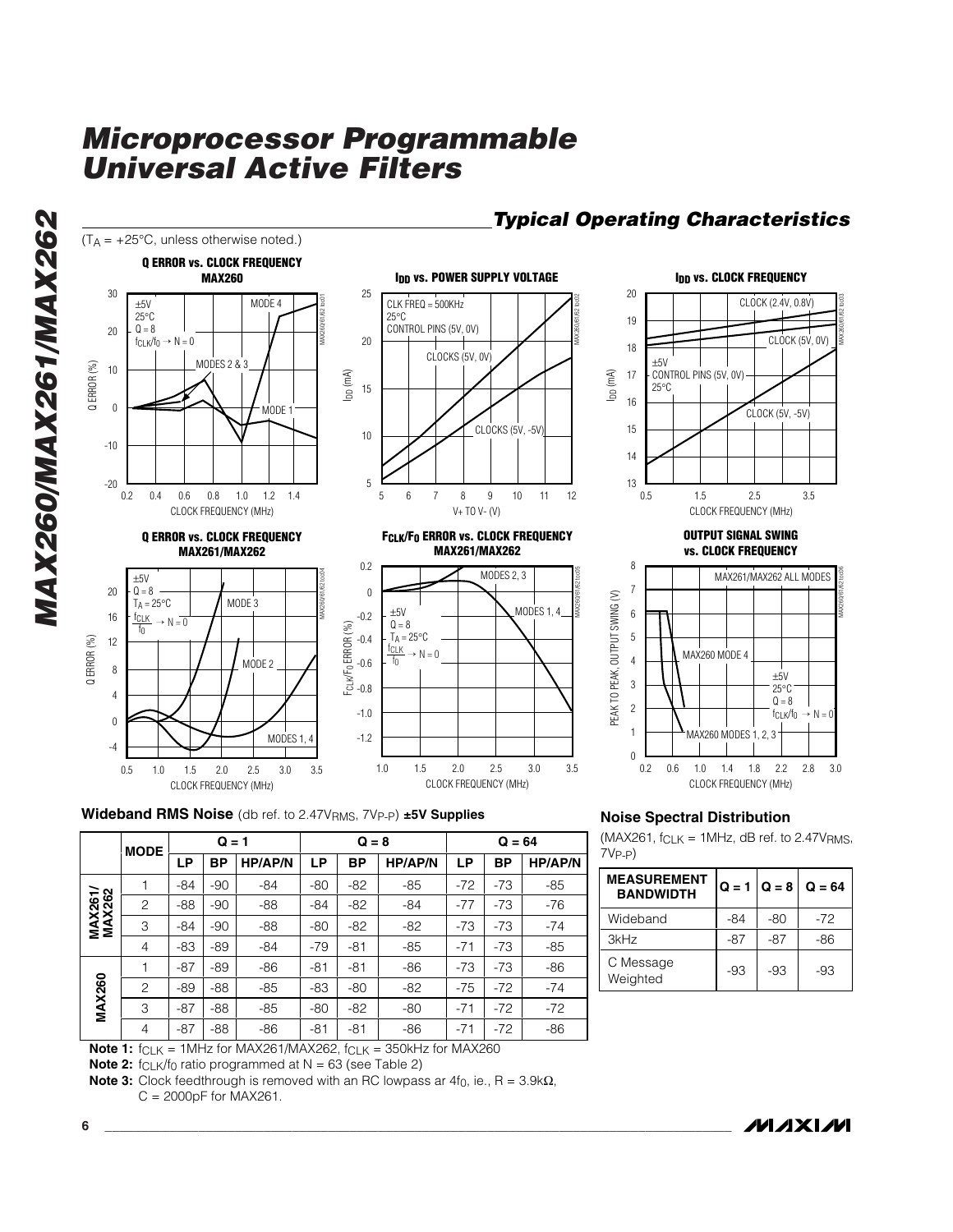

*Figure 1. Filter Block Diagram (One Second-Order Section)*

#### *Introduction*

Each MAX260/MAX261/MAX262 contains two secondorder switched-capacitor active filters. Figure 1 shows the filter's state variable topology, employed with two cascaded integrators and one summing amplifier. The MAX261 and MAX262 also contain an uncommitted amplifier. On-chip switches and capacitors provide feedback to-control each filter section's f 0 and Q. Internal capacitor ratios are primarily responsible for the accuracy of these parameters. Although these switched-capacitor networks (SCN) are in fact sampled systems, their behavior very closely matches that of continuous filters, such as RC active filters. The ratio of the clock frequency to the filter center frequency (fCLK/f 0) is kept large so that ideal second-order statevariable response is maintained.

The MAX262 uses a lower range of sampling (f $_{\mathsf{CLK}}$ /f $_{\mathsf{0}}$ ) ratios than the MAX260 or MAX261 to allow higher operating f 0 frequencies and signal bandwidths. These reduced sample rates result in somewhat more deviation from ideal continuous filter parameters than with the MAX260/MAX261. However, these differences can be compensated using Figure 20 (see *Application Hints*) or Maxim's filter design software.

The MAX260 employs auto-zero circuitry not included in the MAX261 or MAX262. This provides improved DC characteristics, and improved low-frequency perform-

ance at the expense of high-end f 0 and signal bandwidth. The N/HP/AP outputs of the MAX260 are internally sample-and-held as a result of its auto-zero operation. Signal swing at this output is somewhat reduced as a result (MAX260 only). See Table 1 for bandwidth comparisons of the three filters.

Maxim also provides design programs that aid in converting filter response specifications into the  $f_0$  and  $Q$ program codes used by the MAX260 series devices. This software also precompensates f 0 and Q when low sample rates are used.

It is important to note that, in all MAX260 series filters, the filter's internal sample rate is one half the input clock rate (CLK A or CLK B) due to an internal division by two. All clock-related data, tables, and other discussions in this data sheet refer to the frequency at the CLK A or CLK B input, i.e., twice the internal sample rate, unless specifically stated otherwise.

### *Quick Look Design Procedure*

The MAX260, MAX261, and MAX262, with Maxim's filter design software, greatly simplify the design procedures for many active filters. Most designs can be realized using a three-step process described in this section. If the design software is not used, or if the filter complexity is beyond the scope of this section, refer to the remainder of this data sheet for more detailed applications and design information.

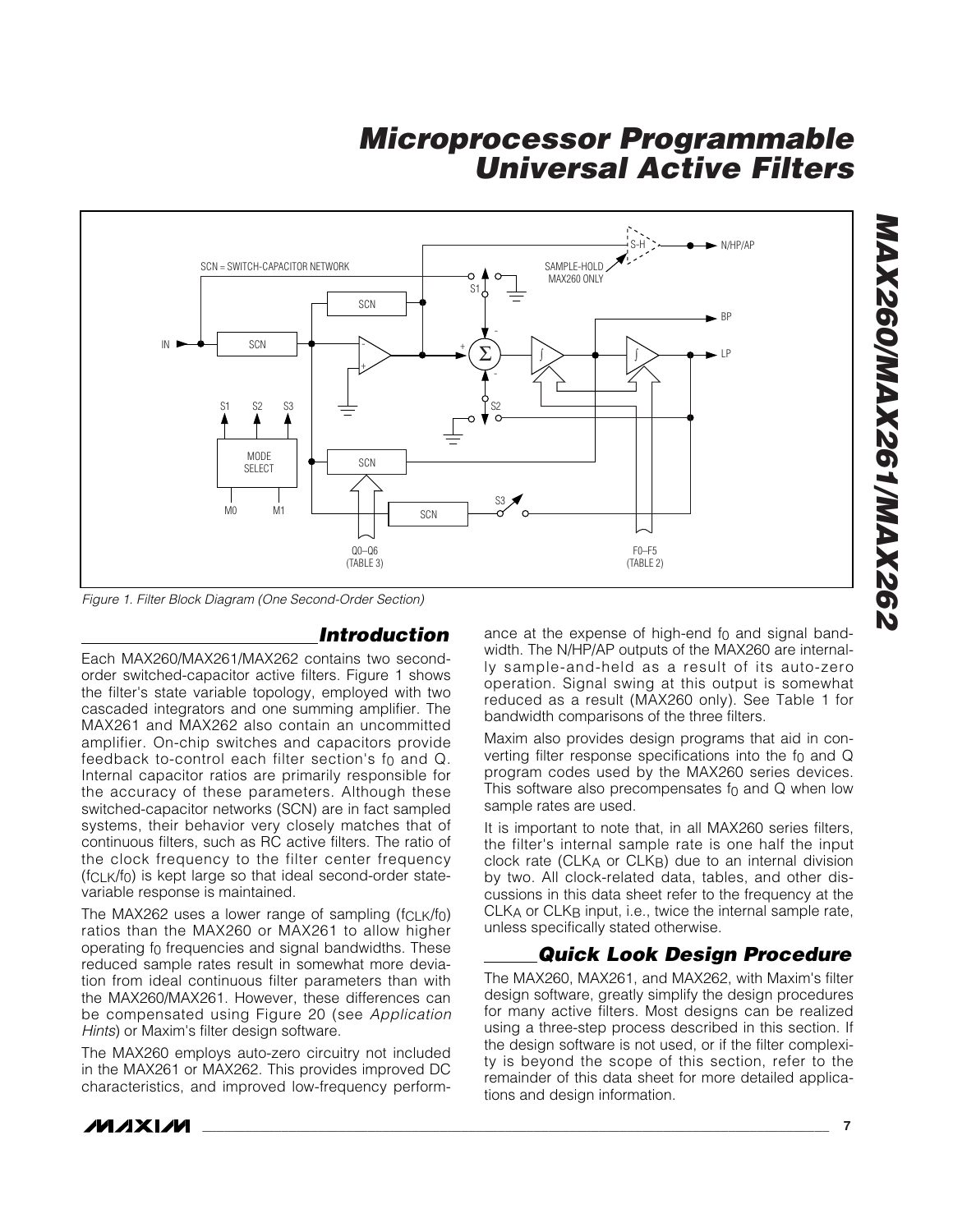

*Step 1—Filter Design*

Start with the program "PZ " to determine what type of filter is needed. This helps determine the type (Butterworth, Chebyshev, etc.) and the number of poles for the optimum choice. The program also plots the fre-

quency response and calculates the pole/zero (f 0) and Q values for each second-order section. Each MAX260/MAX261/MAX262 contains two second-order sections, and devices can be cascaded for higher order filters.

$$
1011 \times 100
$$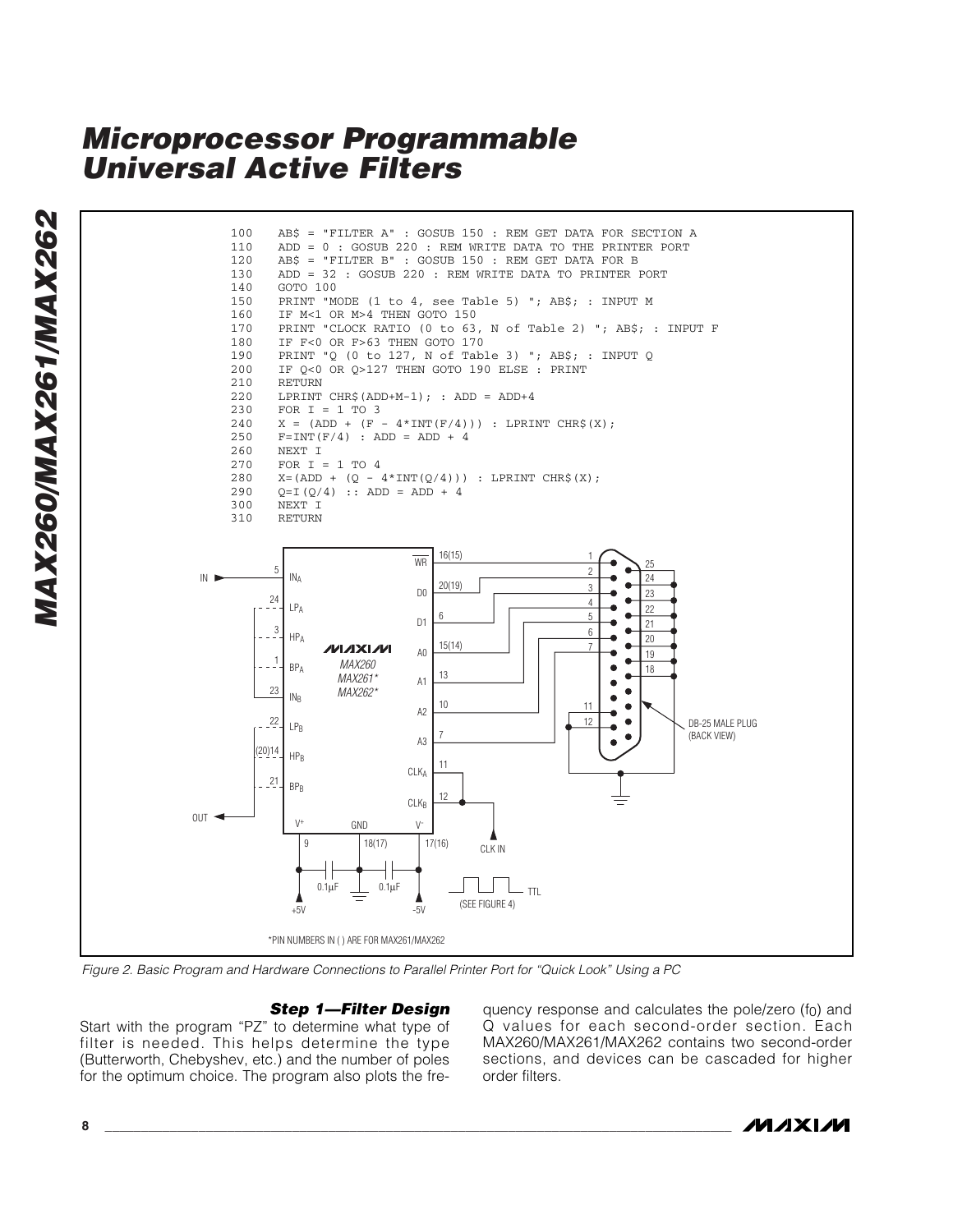#### *Step 2—Generate Programming Coefficients*

Starting with the f 0 and Q values obtained in Step 1, use the program "MPP " to generate the digital coefficients that program each second-order section's f 0 and Q. The program displays values for "N" (" $N =$  for f $_0$ " and " $N =$ \_ for Q "). N is the decimal equivalent of the binary code that sets the filter section 's f 0 or Q. These are the same " N "s that are listed in Tables 2 and 3.

An input clock frequency and filter mode must also be selected in this step; however, if a specific-clock rate is not selected, "GEN " picks one. With regard to mode selection, mode 1 is the most convenient choice for most bandpass and lowpass filters. Exceptions are elliptic bandpass and lowpass filters, which require mode 3. Highpass filters also use mode 3, while allpass filters use mode 4. For further information regarding these filter modes, see the *Filter Operating Modes* section.

#### *Step 3—Loading the Filter*

When the N values for the f 0 and Q of each secondorder filter section are determined, the filter can then be programmed and operated. What follows is a convenient method of programming the filter and evaluating a design if a PC is available.

A short BASIC program loads data into the MAX260/ MAX261/MAX262 through the PC's parallel printer port. The program asks for the filter mode, as well as the N values for the f 0 and Q of each section. These coefficients are then loaded into the filter in the form of ASCII characters. This program can be used with or without Maxim's other filter design software. The program and the appropriate hardware connections for a Centronicstype printer port are shown in Figure 2.

#### *Filter Design Software*

Maxim provides software programs to help speed the transition from frequency response design requirements to working hardware. A series of programs are available, including:

**Program PZ.** Given the requirements, such as center frequency, Q, passband ripple, and stopband attenuation, PZ calculates the pole frequencies, Q's, zeros, and the number of stages needed.

**Program MPP.** For programmed filters, MPP computes the input codes to use and describes the expected performance of the design.

**Program FR.** When a design of one or more stages is completed, FR checks the final cascaded assembly. The output frequency response can be compared with that expected from PZ.

**Program PR.BAS** Allows a MAX260/MAX261/MAX262 to be programmed through a personal computer. The mode, f 0, and Q of each section are typed in, and the proper codes are sent to the filter through the computer's parallel printer port. This program is also provided in Figure 2.

Other design programs are also included for use with other Maxim filter products.

### *Other Filter Products*

Maxim has developed a number of other filter products in addition to the MAX260, MAX261, and MAX262.

**PIN-PROGRAMMABLE ACTIVE FILTERS** —A dual second-order universal filter that needs no external components. A microprocessor interface is not required.

**MAX263** 0.4Hz to 30kHz f<sub>0</sub> range

**MAX264** 1Hz to 75kHz f<sub>0</sub> range

**RESISTOR AND PIN-PROGRAMMABLE FILTERS** — A dual second-order universal filter where f 0 adjustment beyond pin-programmable resolution employs external resistors.

- **MAX265** 0.4Hz to 30kHz f<sub>0</sub> range. Includes two uncommitted op amps.
- **MAX266** 1Hz to 75kHz f 0 range. Includes two uncommitted op amps.
- **MF10** Industry Standard, Resistor Programmed Only

**PIN-PROGRAMMABLE BANDPASS FILTERS** — A dual second-order bandpass that needs no external components. A microprocessor interface is not required.

**MAX267** 0.4Hz to 30kHz f<sub>0</sub> range

**MAX268** 1Hz to 75kHz f<sub>0</sub> range

**PROGRAMMABLE ANTI-ALIAS FILTER—A program**mable dual second-order continuous (not switched) lowpass filter. No clock noise is generated. Designed for use as an anti-alias filter in front of, or as a smoothing filter following, any sampled filter or system.

**MAX270** 1kHz to 25kHz Cutoff Frequency Range

**5th-ORDER LOW PASS FILTER** —Features zero offset and drift errors for designs requiring high DC accuracy.

**MAX280, LT1062** 0.1Hz to 20kHz Cutoff Frequency Range



**\_\_\_\_\_\_\_\_\_\_\_\_\_\_\_\_\_\_\_\_\_\_\_\_\_\_\_\_\_\_\_\_\_\_\_\_\_\_\_\_\_\_\_\_\_\_\_\_\_\_\_\_\_\_\_\_\_\_\_\_\_\_\_\_\_\_\_\_\_\_\_\_\_\_\_\_\_\_\_\_\_\_\_\_\_\_\_ 9**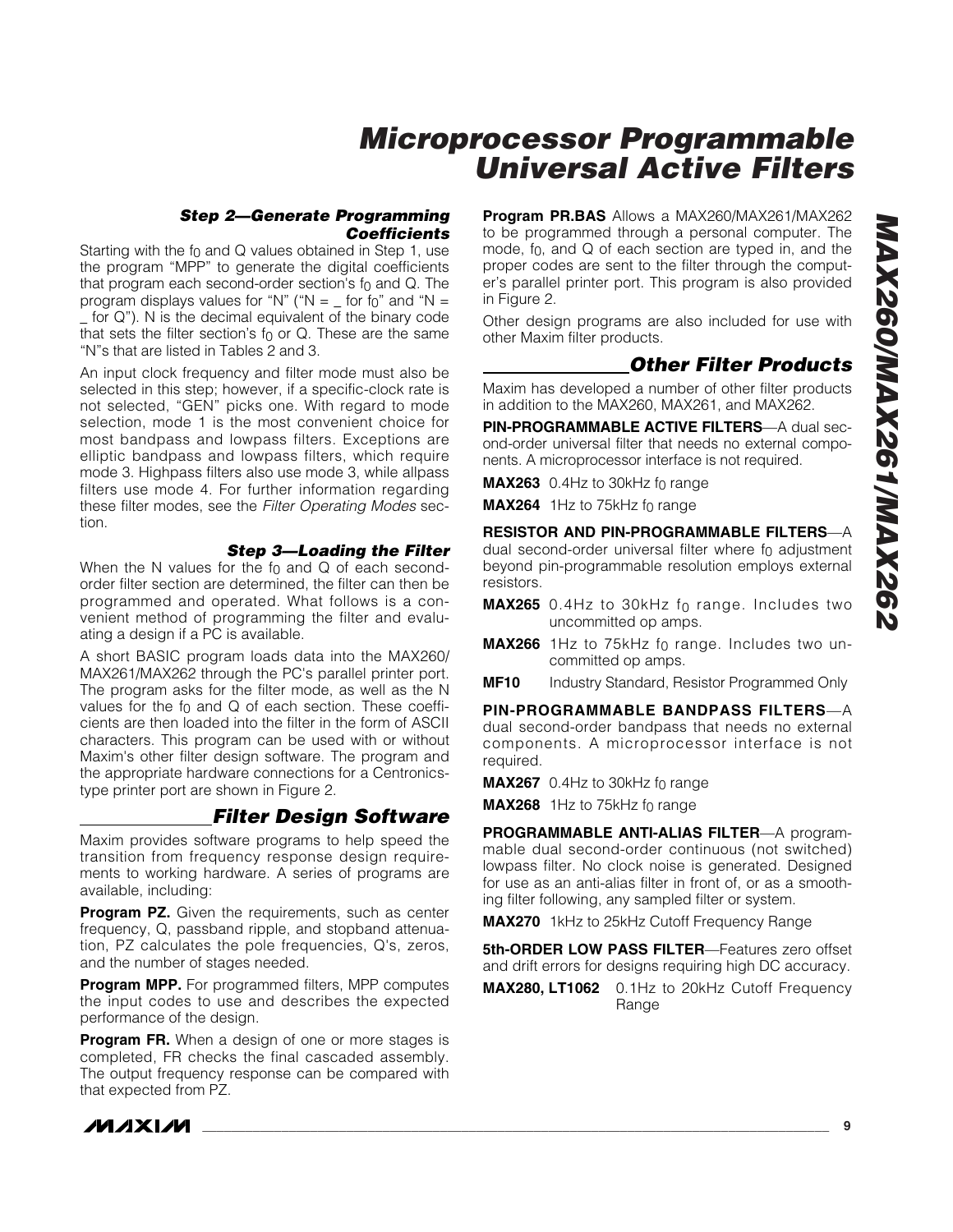| <b>PART</b> | Q  | <b>MODE</b>    | <b>f</b> CLK    | f0                                        |   |
|-------------|----|----------------|-----------------|-------------------------------------------|---|
|             | 1  | 1              | $1Hz - 400kHz$  | $0.01Hz - 4.0kHz$                         |   |
|             | 1  | 2              | 1Hz-425kHz      | $0.01H$ z $-6.0H$ z                       |   |
|             | 1  | 3              | 1Hz-500kHz      | $0.01Hz - 5.0kHz$                         | M |
|             | 1  | $\overline{4}$ | $1Hz - 400kHz$  | $0.01H$ <sub>7</sub> $-4.0H$ <sub>7</sub> |   |
|             | 8  | 1              | $1Hz - 500kHz$  | $0.01Hz - 5.0kHz$                         |   |
| MAX260      | 8  | $\overline{2}$ | $1Hz-700kHz$    | $0.01Hz - 10.0kH$                         |   |
|             | 8  | 3              | $1Hz-700kHz$    | $0.01$ Hz $-5.0$ kHz                      |   |
|             | 8  | 4              | $1Hz-600kHz$    | $0.01Hz - 4.0kHz$                         |   |
|             | 64 | 1              | $1Hz - 750kHz$  | $0.01Hz - 7.5kHz$                         |   |
|             | 90 | $\mathcal{P}$  | $1Hz - 500kHz$  | $0.01Hz - 7.0kHz$                         |   |
|             | 64 | 3              | $1Hz - 400kHz$  | $0.01Hz - 4.0kHz$                         |   |
|             | 64 | 4              | $1Hz - 750kHz$  | $0.01Hz - 7.5kHz$                         | M |
|             | 1  | 1              | $40Hz - 4.0MHz$ | $0.4$ Hz $-40$ kHz                        |   |
|             | 1  | 2              | 40Hz-4.0MHz     | $0.5$ Hz- $57$ kHz                        |   |
|             | 1  | 3              | 40Hz-4.0MHz     | $0.4$ Hz $-40$ kHz                        |   |
| MAX261      | 1  | 4              | 40Hz-4.0MHz     | $0.4$ Hz $-40$ kHz                        |   |
|             | 8  | 1              | 40Hz-2.7MHz     | $0.4$ Hz-27kHz                            |   |
|             | 8  | 2              | 40Hz-2.1MHz     | 0.5Hz-30kHz                               |   |

### **Table 1. Typical Clock and Center Frequency Limits**

| <b>PART</b> | Q  | <b>MODE</b>    | <b>fCLK</b>     | f0                 |
|-------------|----|----------------|-----------------|--------------------|
|             | 8  | 3              | 40Hz-1.7MHz     | $0.4$ Hz $-17$ kHz |
|             | 8  | 4              | 40Hz-2.7MHz     | 0.4Hz-27kHz        |
|             | 64 | 1              | 40Hz-2.0MHz     | 0.4Hz-20kHz        |
| MAX261      | 90 | $\overline{c}$ | 40Hz-1.2MHz     | 0.4Hz-18kHz        |
|             | 64 | 3              | 40Hz-1.2MHz     | $0.4$ Hz $-12$ kHz |
|             | 64 | 4              | 40Hz-2.0MHz     | 0.4Hz-20kHz        |
|             | 1  | 1              | $40Hz - 4.0MHz$ | 1.0Hz-100kHz       |
|             | 1  | 2              | 40Hz-4.0MHz     | 1.4Hz-140kHz       |
|             | 1  | 3              | 40Hz-4.0MHz     | 1.0Hz-100kHz       |
|             | 1  | 4              | 40Hz-4.0MHz     | 1.0Hz-100kHz       |
|             | 8  | 1              | 40Hz-2.5MHz     | 1.0Hz-60kHz        |
|             | 6  | $\overline{c}$ | 40Hz-1.4MHz     | 1.4Hz-50kHz        |
| MAX262      | 8  | З              | 40Hz-1.4MHz     | 1.0Hz-35kHz        |
|             | 8  | 4              | 40Hz-2.5MHz     | 1.0Hz-60kHz        |
|             | 64 | 1              | 40Hz-1.5MHz     | 1.0Hz-37kHz        |
|             | 90 | $\overline{c}$ | 40Hz-0.9MHz     | 1.4Hz-32kHz        |
|             | 64 | 3              | $40Hz - 0.9MHz$ | 1.0Hz-22kHz        |
|             | 64 | 4              | 40Hz-1.5MHz     | 1.0Hz-37kHz        |



*Figure 3. MAX260/MAX261/MAX262 Block Diagram*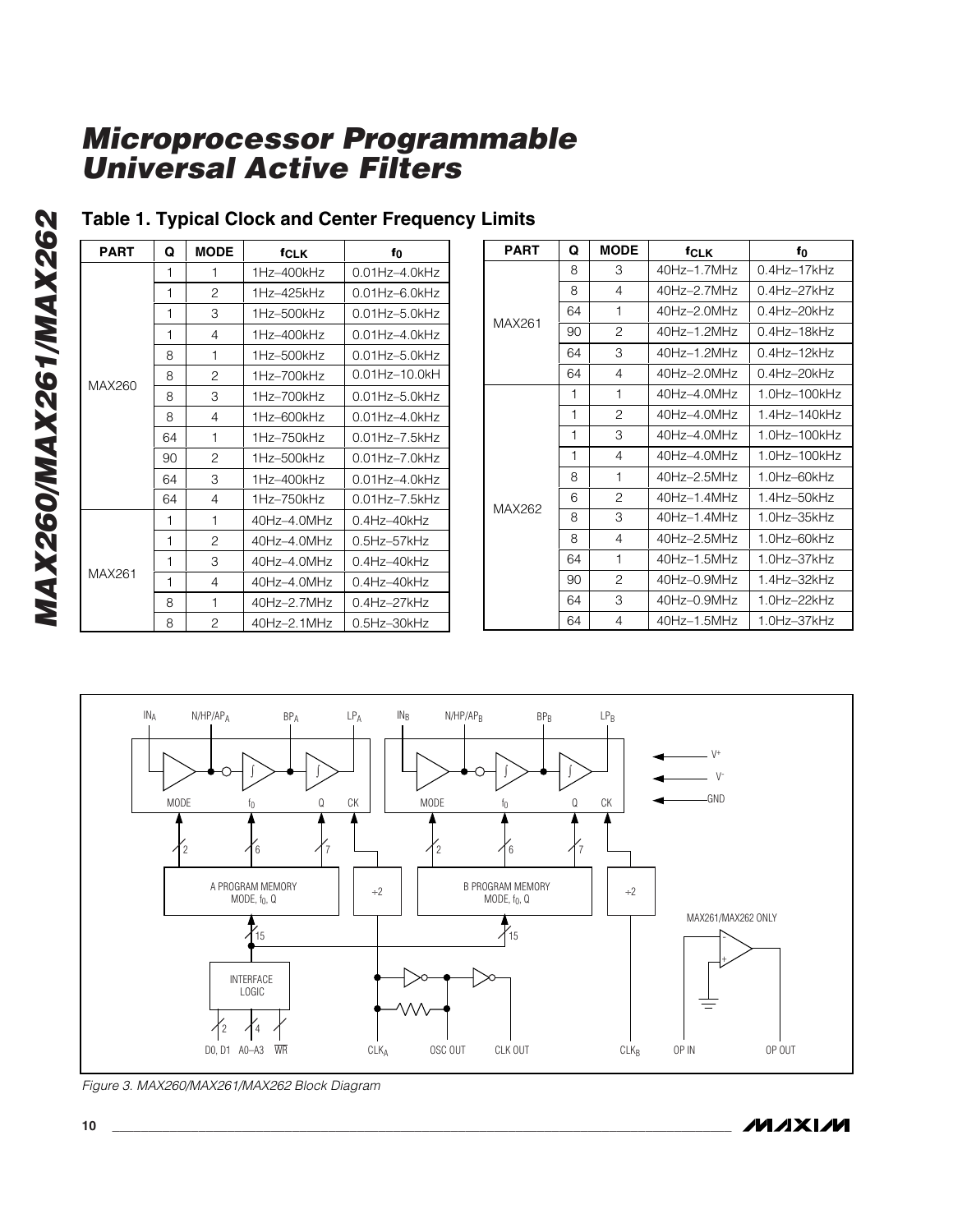### **Table 2. fCLK/f 0 Program Selection Table**

| <b>MAX260/MAX261</b> |               | <b>MAX262</b>      |               |                |                |                | <b>PROGRAM CODE</b> |                |                     |                     |
|----------------------|---------------|--------------------|---------------|----------------|----------------|----------------|---------------------|----------------|---------------------|---------------------|
| <b>MODES 1,3,4</b>   | <b>MODE 2</b> | <b>MODES 1,3,4</b> | <b>MODE 2</b> | N              | F <sub>5</sub> | F4             | F3                  | F <sub>2</sub> | F <sub>1</sub>      | F <sub>0</sub>      |
| 100.53               | 71.09         | 40.84              | 28.88         | $\Omega$       | $\Omega$       | $\Omega$       | $\Omega$            | $\Omega$       | $\mathbf{O}$        | $\Omega$            |
| 102.10               | 72.20         | 42.41              | 29.99         | 1              | $\Omega$       | 0              | $\Omega$            | $\overline{0}$ | $\mathbf 0$         | 1                   |
| 103.67               | 73.31         | 43.98              | 31.10         | $\overline{c}$ | $\Omega$       | 0              | $\mathbf{O}$        | $\Omega$       | 1                   | $\mathbf{O}$        |
| 105.24               | 74.42         | 45.55              | 32.21         | 3              | $\Omega$       | 0              | $\overline{0}$      | 0              | $\mathbf{1}$        | 1                   |
| 106.81               | 75.53         | 47.12              | 33.32         | 4              | 0              | 0              | $\mathbf{O}$        | $\mathbf{1}$   | $\mathbf{0}$        | $\mathbf{O}$        |
| 108.38               | 76.64         | 48.69              | 34.43         | 5              | $\Omega$       | 0              | $\mathbf{0}$        | $\mathbf{1}$   | $\mathbf{O}$        | 1                   |
| 109.96               | 77.75         | 50.27              | 35.54         | 6              | 0              | 0              | 0                   | 1              | 1                   | 0                   |
| 111.53               | 78.86         | 51.84              | 36.65         | 7              | $\Omega$       | 0              | $\mathbf{0}$        | $\mathbf{1}$   | 1                   | 1                   |
| 113.10               | 79.97         | 53.41              | 37.76         | 8              | 0              | 0              | 1                   | 0              | $\mathbf 0$         | $\mathbf{O}$        |
| 114.67               | 81.08         | 54.98              | 38.87         | 9              | $\Omega$       | $\mathbf{O}$   | $\mathbf{1}$        | $\Omega$       | $\overline{0}$      | $\mathbf{1}$        |
| 116.24               | 82.19         | 56.55              | 39.99         | 10             | $\overline{0}$ | $\overline{0}$ | $\mathbf{1}$        | 0              | 1                   | $\mathbf{O}$        |
| 117.81               | 83.30         | 58.12              | 41.10         | 11             | $\Omega$       | $\Omega$       | $\mathbf{1}$        | $\overline{0}$ | $\mathbf{1}$        | $\mathbf{1}$        |
| 119.38               | 84.42         | 59.69              | 42.21         | 12             | $\overline{0}$ | 0              | $\mathbf{1}$        | $\mathbf{1}$   | $\overline{0}$      | $\mathbf{O}$        |
| 120.95               | 85.53         | 61.26              | 43.32         | 13             | $\Omega$       | 0              | $\mathbf{1}$        | $\mathbf{1}$   | $\overline{0}$      | $\mathbf{1}$        |
| 122.52               | 86.64         | 62.83              | 44.43         | 14             | $\overline{0}$ | 0              | $\mathbf{1}$        | $\mathbf{1}$   | $\mathbf{1}$        | $\mathbf{O}$        |
| 124.09               | 87.75         | 64.40              | 45.54         | 15             | $\Omega$       | 0              | $\mathbf{1}$        | 1              | 1                   | 1                   |
| 125.66               | 88.86         | 65.97              | 46.65         | 16             | $\Omega$       | 1              | $\mathbf 0$         | 0              | 0                   | 0                   |
| 127.23               | 89.97         | 67.54              | 47.76         | 17             | 0              | 1              | $\mathbf 0$         | 0              | $\mathbf{0}$        | $\mathbf{1}$        |
| 128.81               | 91.80         | 69.12              | 48.87         | 18             | $\Omega$       | 1              | $\Omega$            | 0              | $\mathbf{1}$        | $\mathbf{O}$        |
| 130.38               | 92.19         | 70.69              | 49.98         | 19             | 0              | 1              | $\mathbf{O}$        | 0              | 1                   | 1                   |
| 131.95               | 93.30         | 72.26              | 51.10         | 20             | $\Omega$       | 1              | $\Omega$            | $\mathbf{1}$   | $\overline{0}$      | $\mathbf 0$         |
| 133.52               | 94.41         | 73.83              | 52.20         | 21             | 0              | 1              | $\mathbf{O}$        | 1              | $\mathbf{0}$        | 1                   |
| 135.08               | 95.52         | 75.40              | 53.31         | 22             | $\Omega$       | $\mathbf{1}$   | $\mathbf 0$         | $\mathbf{1}$   | $\mathbf{1}$        | $\mathbf 0$         |
| 136.66               | 96.63         | 76.97              | 54.43         | 23             | $\overline{0}$ | $\mathbf{1}$   | 0                   | $\mathbf{1}$   | 1                   | 1                   |
| 138.23               | 97.74         | 78.53              | 55.54         | 24             | $\Omega$       | 1              | $\mathbf{1}$        | 0              | 0                   | 0                   |
| 139.80               | 98.86         | 80.11              | 56.65         | 25             | 0              | 1              | 1                   | 0              | $\overline{0}$      | 1                   |
| 141.37               | 99.97         | 81.68              | 57.76         | 26             | $\mathbf 0$    | 1              | $\mathbf{1}$        | $\overline{0}$ | $\mathbf{1}$        | $\mathbf{O}$        |
| 142.94               | 101.08        | 83.25              | 58.87         | 27             | $\overline{0}$ | 1              | $\mathbf{1}$        | 0              | $\mathbf{1}$        | $\mathbf{1}$        |
| 14.4.51              | 102.89        | 84.82              | 59.98         | 28             | $\overline{0}$ | 1              | $\mathbf{1}$        | 1              | 0                   | 0                   |
| 146.08               | 103.30        | 86.39              | 61.09         | 29             | $\Omega$       | 1              | $\mathbf{1}$        | $\mathbf{1}$   | $\overline{0}$      | $\mathbf{1}$        |
| 147.65               | 104.41        | 87.96              | 62.20         | 30             | 0              | 1              | $\mathbf{1}$        | 1              | 1                   | $\mathbf{O}$        |
| 149.23               | 105.52        | 89.54              | 63.31         | 31             | $\Omega$       | $\mathbf{1}$   | $\mathbf{1}$        | $\mathbf{1}$   | $\mathbf{1}$        | 1                   |
| 150.80               | 106.63        | 91.11              | 64.42         | 32             | 1              | 0              | 0                   | 0              | 0                   | 0                   |
| 152.37               | 107.74        | 92.68              | 65.53         | 33             | $\mathbf{1}$   | $\mathbf{O}$   | $\mathbf 0$         | $\Omega$       | $\mathbf 0$         | 1                   |
| 153.98               | 108.85        | 94.25              | 66.64         | 34             | 1              | 0              | $\mathbf{O}$        | $\Omega$       | 1                   | $\mathbf{O}$        |
| 155.51               | 109.96        | 95.82              | 67.75         | 35             | $\mathbf{1}$   | 0              | $\mathbf 0$         | 0              | 1                   | 1                   |
| 157.08               | 111.07        | 97.39              | 68.86         | 36             | $\mathbf{1}$   | $\mathsf O$    | $\mathsf{O}\xspace$ | $\mathbf{1}$   | 0                   | $\mathsf{O}\xspace$ |
| 158.65               | 112.18        | 98.96              | 69.98         | 37             | $\mathbf{1}$   | 0              | 0                   | $\mathbf{1}$   | 0                   | 1                   |
| 160.22               | 113.29        | 100.53             | 71.09         | 38             | $\mathbf{1}$   | 0              | 0                   | $\mathbf{1}$   | 1                   | 0                   |
| 161.79               | 114.41        | 102.10             | 72.20         | 39             | $\mathbf{1}$   | 0              | 0                   | 1              | 1                   | 1                   |
| 163.36               | 115.52        | 102.67             | 73.31         | 40             | 1              | 0              | 1                   | 0              | 0                   | 0                   |
| 164.93               | 116.63        | 105.24             | 74.42         | 41             | 1              | 0              | 1                   | 0              | 0                   | 1                   |
| 166.50               | 117.74        | 106.81             | 75.53         | 42             | 1              | 0              | 1                   | 0              | 1                   | 0                   |
| 168.08               | 118.85        | 108.38             | 76.64         | 43             | 1              | 0              | 1                   | 0              | 1                   | 1                   |
| 169.65               | 119.96        | 109.96             | 77.75         | 44             | 1              | 0              | 1                   | 1              | $\mathsf{O}\xspace$ | 0                   |
| 171.22               | 121.07        | 111.53             | 78.86         | 45             | 1              | 0              | 1                   | 1              | $\mathbf 0$         | 1                   |
| <b>MAXIM</b>         |               |                    |               |                |                |                |                     |                |                     | 11                  |

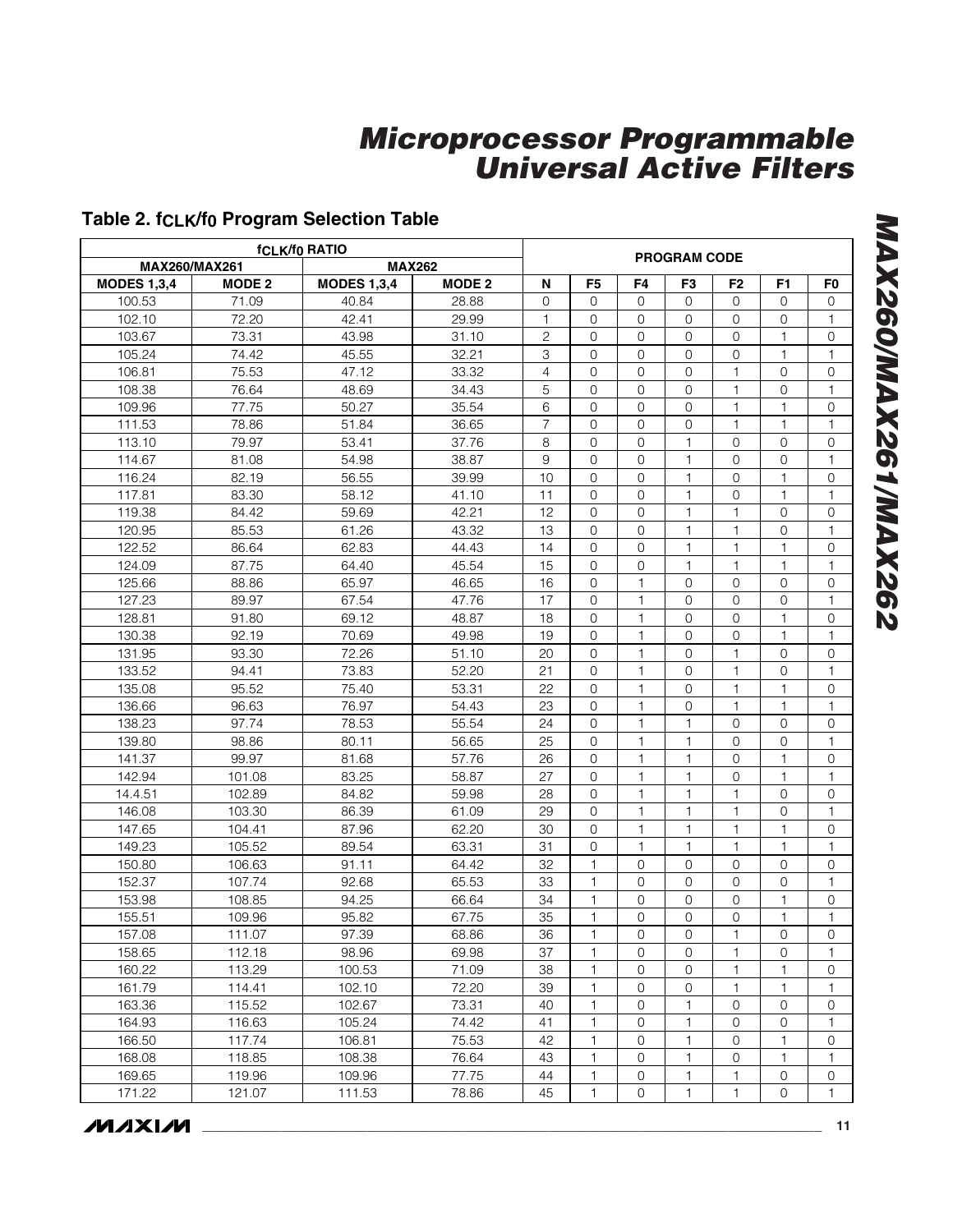|                      | <b>PROGRAM CODE</b> |                    |               |    |                |          |          |                |                |                |
|----------------------|---------------------|--------------------|---------------|----|----------------|----------|----------|----------------|----------------|----------------|
| <b>MAX260/MAX261</b> |                     | <b>MAX262</b>      |               |    |                |          |          |                |                |                |
| <b>MODES 1,3,4</b>   | <b>MODE 2</b>       | <b>MODES 1,3,4</b> | <b>MODE 2</b> | N  | F <sub>5</sub> | F4       | F3       | F <sub>2</sub> | F <sub>1</sub> | F <sub>0</sub> |
| 172.79               | 122.18              | 113.10             | 79.97         | 46 |                | $\Omega$ |          |                |                | 0              |
| 174.36               | 123.29              | 114.66             | 81.08         | 47 |                | $\Omega$ |          |                | 1              |                |
| 175.93               | 124.40              | 11624              | 82.19         | 48 |                |          | $\Omega$ | 0              | $\Omega$       | 0              |
| 177.50               | 125.51              | 117.81             | 83.30         | 49 |                |          | $\Omega$ | 0              | $\Omega$       |                |
| 179.07               | 126.62              | 119.38             | 84.41         | 50 |                |          | $\Omega$ | $\Omega$       | 1              | $\mathbf{O}$   |
| 180.64               | 127.73              | 120.95             | 85.53         | 51 |                |          | $\Omega$ | $\Omega$       | $\overline{1}$ | 1              |
| 182.21               | 128.84              | 122.52             | 86.64         | 52 |                |          | $\Omega$ |                | $\Omega$       | $\mathbf{O}$   |
| 183.78               | 129.96              | 124.09             | 87.75         | 53 |                |          | $\Omega$ |                | $\Omega$       |                |
| 185.35               | 131.07              | 125.66             | 88.86         | 54 |                |          | $\Omega$ | ٠              | 1              | $\mathbf 0$    |
| 186.92               | 132.18              | 127.23             | 89.97         | 55 |                |          | $\Omega$ |                | $\overline{1}$ | 1              |
| 188.49               | 133.29              | 128.81             | 91.08         | 56 |                |          |          | $\Omega$       | $\Omega$       | $\mathbf 0$    |
| 190.07               | 134.40              | 130.38             | 92.19         | 57 |                |          |          | $\Omega$       | $\Omega$       |                |
| 191.64               | 135.51              | 131.95             | 93.30         | 58 |                |          |          | $\Omega$       | H              | $\mathbf 0$    |
| 193.21               | 136.62              | 133.52             | 94.41         | 59 |                |          |          | $\Omega$       | $\overline{1}$ | 1              |
| 194.78               | 137.73              | 135.09             | 95.52         | 60 |                |          |          |                | $\Omega$       | $\mathbf 0$    |
| 196.35               | 138.84              | 136.66             | 96.63         | 61 |                |          |          |                | 0              |                |
| 197.92               | 139.95              | 138.23             | 97.74         | 62 |                |          |          | ٠              | 1              | 0              |
| 199.49               | 141.06              | 139.80             | 98.85         | 63 |                |          |          |                | 1              |                |

### **Table 2. fCLK/f 0 Program Selection Table (continued)**

**Note 1:** For the MAX260/MAX261, f<sub>CLK</sub>/f<sub>0</sub> = (64 + N)π / 2 in modes 1, 3, and 4, where N varies from 0 to 63.

**Note 2:** For the MAX262, f<sub>CLK</sub>/f<sub>0</sub> = (26 s N)π / 2 in modes 1, 3, and 4, where N varies 0 to 63.

**Note 3:** In mode 2, all f<sub>CLK</sub>/f<sub>0</sub> ratios are divided by √2. The functions are then:

MAX260/MAX261 fclk/fo = 1.11072 (64 + N), MAX262 fclk/fo = 1.11072 (26 + N)

### *Detailed Description*

#### *f0 and Q Programming*

Figure 3 shows a block diagram of the MAX260. Each second-order filter section has its own clock input and independent f 0 and Q control. The actual center frequency is a function of the filter's clock rate, 6-bit f0 control word (see Table 2), and operating mode. The Q of each section is also set by a separate programmed input (see Table 3). This way, each half of a MAX260/ MAX261/MAX262 is tuned independently so that complex filter polynomials can be realized. Equations that convert program code numbers to fCLK/f 0 and Q values are listed in the notes beneath Tables 2 and 3.

#### *Oscillator and Clock Inputs*

The clock circuitry of the MAX260/MAX261/MAX262 can operate with a crystal, resistor-capacitor (RC) network, or an external clock generator as shown in Figure 4. If an RC oscillator is used, the clock rate, f<sub>CLK</sub>, nominally equals 0.45/RC.

The duty cycle of the clock at CLK A and CLK B is unimportant because the input is internally divided by 2 to generate the sampling clock for each filter section. It is important to note that this internal division also halves the sample rate when considering aliasing and other sampled system phenomenon.

#### *Microprocessor Interface*

f 0, Q, and mode-selection data are stored in internal program memory. The memory contents are updated by writing to addresses selected by A0 –A3. D0, and D1 are the data inputs. A map of the memory locations is shown in Table 4. Data is stored in the selected address on the rising edge of  $\overline{WR}$ . Address and data inputs are TTL and CMOS compatible when the filter is powered from ±5V. With other power supply voltages, CMOS logic levels should be used. Interface timing is shown in Figure 5. **Note:** Clock inputs CLK A and CLK B have no relation to the digital interface. They control the switched-capacitor filter sample rate only.

Some noise may be generated on the filter outputs by transitions at the logic inputs. If this is objectionable,

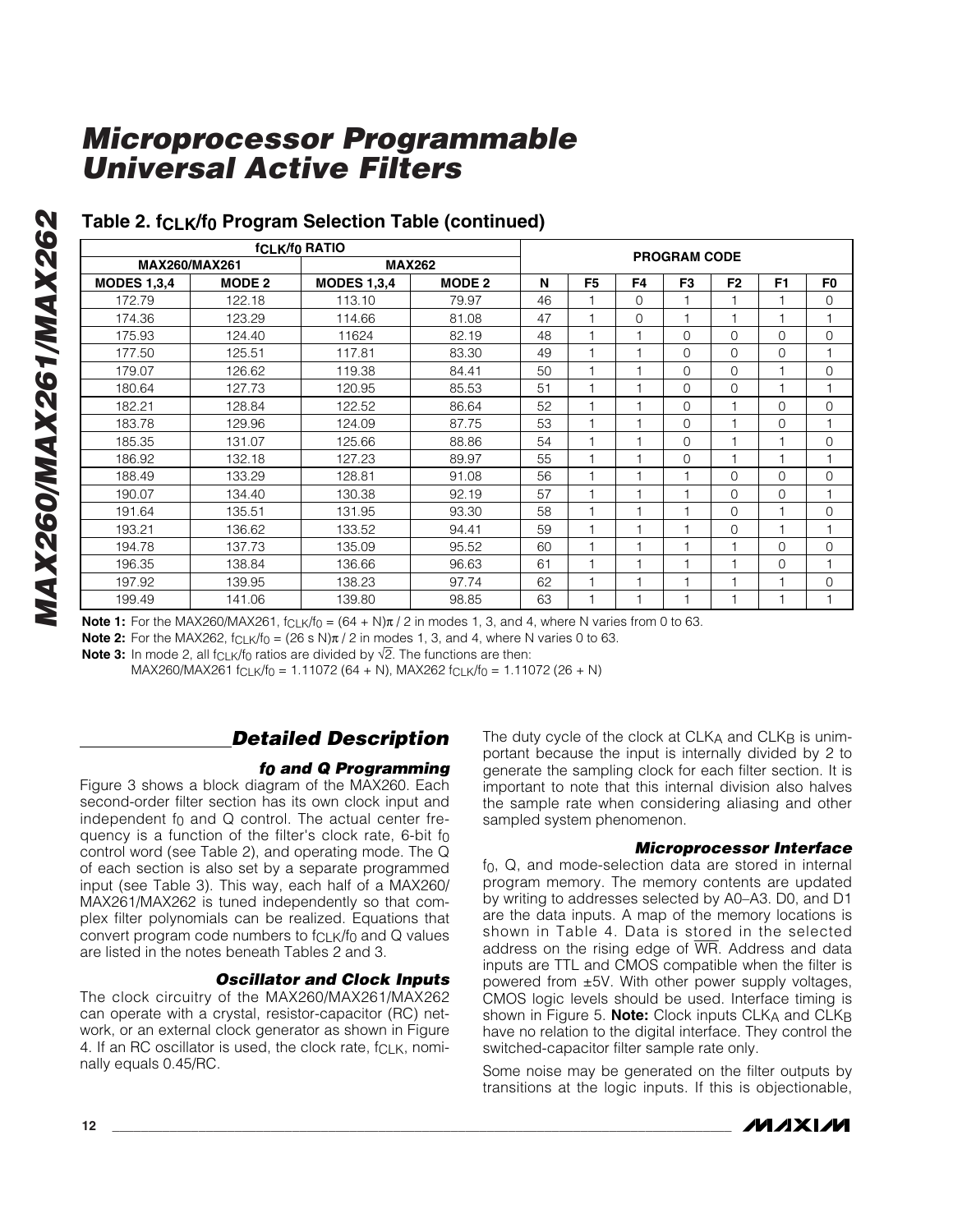| <b>PROGRAMMED Q</b>   |                             |                |          | <b>PROGRAM CODE</b> |          |          |                |              |              |  |  |  |  |  |
|-----------------------|-----------------------------|----------------|----------|---------------------|----------|----------|----------------|--------------|--------------|--|--|--|--|--|
| <b>MODES</b><br>1,3,4 | <b>MODE</b><br>$\mathbf{2}$ | N              | Q6       | Q5                  | Q4       | Q3       | Q <sub>2</sub> | Q1           | Q0           |  |  |  |  |  |
| $0.500*$              | $0.707*$                    | $0^*$          | $\Omega$ | $\Omega$            | $\Omega$ | $\Omega$ | 0              | 0            | 0            |  |  |  |  |  |
| 0.504                 | 0.713                       | 1              | $\Omega$ | $\Omega$            | $\Omega$ | $\Omega$ | $\Omega$       | 0            | $\mathbf{1}$ |  |  |  |  |  |
| 0.508                 | 0.718                       | 2              | 0        | 0                   | 0        | 0        | 0              | $\mathbf{1}$ | 0            |  |  |  |  |  |
| 0.512                 | 0.724                       | 3              | $\Omega$ | $\Omega$            | $\Omega$ | $\Omega$ | $\Omega$       | $\mathbf{1}$ | $\mathbf{1}$ |  |  |  |  |  |
| 0.516                 | 0.730                       | 4              | $\Omega$ | $\Omega$            | $\Omega$ | $\Omega$ | 1              | $\Omega$     | $\Omega$     |  |  |  |  |  |
| 0.520                 | 0.736                       | 5              | 0        | 0                   | 0        | 0        | 1              | 0            | 1            |  |  |  |  |  |
| 0.525                 | 0.742                       | 6              | $\Omega$ | $\Omega$            | $\Omega$ | $\Omega$ | 1              | $\mathbf{1}$ | 0            |  |  |  |  |  |
| 0.529                 | 0.748                       | $\overline{7}$ | $\Omega$ | 0                   | $\Omega$ | $\Omega$ | 1              | $\mathbf{1}$ | $\mathbf{1}$ |  |  |  |  |  |
| 0.533                 | 0.754                       | 8              | $\Omega$ | 0                   | 0        | 1        | 0              | 0            | 0            |  |  |  |  |  |
| 0.538                 | 0.761                       | 9              | $\Omega$ | $\Omega$            | $\Omega$ | 1        | 0              | 0            | $\mathbf{1}$ |  |  |  |  |  |
| 0.542                 | 0.767                       | 10             | $\Omega$ | $\Omega$            | $\Omega$ | 1        | 0              | $\mathbf{1}$ | 0            |  |  |  |  |  |
| 0.547                 | 0.774                       | 11             | $\Omega$ | $\Omega$            | $\Omega$ | 1        | 0              | 1            | $\mathbf{1}$ |  |  |  |  |  |
| 0.552                 | 0.780                       | 12             | $\Omega$ | 0                   | $\Omega$ | 1        | 1              | 0            | 0            |  |  |  |  |  |
| 0.556                 | 0.787                       | 13             | $\Omega$ | 0                   | $\Omega$ | 1        | $\mathbf{1}$   | 0            | $\mathbf{1}$ |  |  |  |  |  |
| 0.561                 | 0.794                       | 14             | $\Omega$ | $\Omega$            | $\Omega$ | 1        | 1              | $\mathbf{1}$ | 0            |  |  |  |  |  |
| 0.566                 | 0.801                       | 15             | $\Omega$ | $\Omega$            | $\Omega$ | 1        | $\mathbf{1}$   | $\mathbf{1}$ | $\mathbf{1}$ |  |  |  |  |  |
| 0.571                 | 0.808                       | 16             | $\Omega$ | $\Omega$            | 1        | $\Omega$ | 0              | 0            | 0            |  |  |  |  |  |
| 0.577                 | 0.815                       | 17             | $\Omega$ | $\Omega$            | 1        | $\Omega$ | $\Omega$       | 0            | $\mathbf{1}$ |  |  |  |  |  |
| 0.582                 | 0.823                       | 18             | $\Omega$ | 0                   | 1        | $\Omega$ | 0              | 1            | 0            |  |  |  |  |  |
| 0.587                 | 0.830                       | 19             | $\Omega$ | 0                   | 1        | 0        | 0              | $\mathbf{1}$ | $\mathbf{1}$ |  |  |  |  |  |
| 0.593                 | 0.838                       | 20             | 0        | 0                   | 1        | 0        | 1              | 0            | 0            |  |  |  |  |  |
| 0.598                 | 0.646                       | 21             | $\Omega$ | $\Omega$            | 1        | $\Omega$ | 1              | 0            | $\mathbf{1}$ |  |  |  |  |  |
| 0.604                 | 0.854                       | 22             | $\Omega$ | 0                   | 1        | 0        | 1              | 1            | 0            |  |  |  |  |  |
| 0.609                 | 0.862                       | 23             | 0        | 0                   | 1        | 0        | 1              | 1            | 1            |  |  |  |  |  |

### **Table 3. Q Program Selection Table**

| <b>PROGRAMMED Q</b>   |                  |    |                |                |                | <b>PROGRAM CODE</b> |                |              |                |
|-----------------------|------------------|----|----------------|----------------|----------------|---------------------|----------------|--------------|----------------|
| <b>MODES</b><br>1,3,4 | <b>MODE</b><br>2 | N  | Q <sub>6</sub> | Q <sub>5</sub> | Q <sub>4</sub> | Q3                  | Q <sub>2</sub> | Q1           | Q <sub>0</sub> |
| 0.615                 | 0.870            | 24 | $\Omega$       | $\Omega$       | $\mathbf{1}$   | $\mathbf{1}$        | $\Omega$       | $\Omega$     | $\Omega$       |
| 0.621                 | 0.879            | 25 | $\Omega$       | $\Omega$       | $\mathbf{1}$   | 1                   | $\Omega$       | $\Omega$     | $\mathbf{1}$   |
| 0.627                 | 0.887            | 26 | 0              | 0              | 1              | 1                   | $\Omega$       | 1            | $\overline{0}$ |
| 0.634                 | 0.896            | 27 | $\Omega$       | 0              | 1              | 1                   | $\Omega$       | 1            | $\mathbf{1}$   |
| 0.640                 | 0.905            | 28 | 0              | 0              | 1              | 1                   | $\mathbf{1}$   | 0            | 0              |
| 0.646                 | 0.914            | 29 | $\Omega$       | $\Omega$       | $\mathbf{1}$   | 1                   | $\mathbf{1}$   | $\Omega$     | $\mathbf{1}$   |
| 0.653                 | 0.924            | 30 | $\Omega$       | $\Omega$       | 1              | 1                   | $\mathbf{1}$   | 1            | $\Omega$       |
| 0.660                 | 0.933            | 31 | 0              | 0              | 1              | 1                   | $\mathbf{1}$   | $\mathbf{1}$ | $\mathbf{1}$   |
| 0.667                 | 0.943            | 32 | $\Omega$       | 1              | 0              | 0                   | $\Omega$       | $\Omega$     | $\Omega$       |
| 0.674                 | 0.953            | 33 | 0              | 1              | 0              | 0                   | $\Omega$       | $\Omega$     | $\mathbf{1}$   |
| 0.681                 | 0.963            | 34 | 0              | 1              | 0              | 0                   | $\Omega$       | 1            | 0              |
| 0.688                 | 0.973            | 35 | $\Omega$       | 1              | $\Omega$       | $\Omega$            | $\Omega$       | 1            | $\mathbf{1}$   |
| 0.696                 | 0.984            | 36 | $\Omega$       | 1              | $\Omega$       | $\Omega$            | $\mathbf{1}$   | $\Omega$     | $\Omega$       |
| 0.703                 | 0.995            | 37 | $\Omega$       | 1              | $\Omega$       | $\Omega$            | $\mathbf{1}$   | $\Omega$     | $\mathbf{1}$   |
| 0.711                 | 1.01             | 38 | 0              | 1              | 0              | 0                   | $\mathbf{1}$   | $\mathbf{1}$ | $\Omega$       |
| 0.719                 | 1.02             | 39 | 0              | 1              | 0              | 0                   | $\mathbf{1}$   | 1            | $\mathbf{1}$   |
| 0.727                 | 1.03             | 40 | 0              | 1              | 0              | 1                   | $\Omega$       | $\Omega$     | $\overline{0}$ |
| 0.736                 | 1.04             | 41 | 0              | 1              | 0              | 1                   | 0              | 0            | $\mathbf{1}$   |
| 0.744                 | 1.05             | 42 | 0              | $\mathbf{1}$   | 0              | $\mathbf{1}$        | $\Omega$       | $\mathbf{1}$ | 0              |
| 0.753                 | 1.06             | 43 | $\Omega$       | $\mathbf{1}$   | $\Omega$       | 1                   | $\Omega$       | 1            | $\mathbf{1}$   |
| 0.762                 | 1.08             | 44 | $\Omega$       | 1              | $\Omega$       | 1                   | $\mathbf{1}$   | $\Omega$     | $\Omega$       |
| 0.771                 | 1.09             | 45 | $\Omega$       | $\mathbf{1}$   | $\Omega$       | 1                   | $\mathbf{1}$   | $\Omega$     | $\mathbf{1}$   |
| 0.780                 | 1.10             | 46 | 0              | 1              | 0              | 1                   | $\mathbf{1}$   | 1            | 0              |
| 0.790                 | 1.12             | 47 | 0              | 1              | 0              | 1                   | $\mathbf{1}$   | 1            | 1              |

**Note 4:** \* Writing all 0s into Q0A–Q6A on Filter A activates a low-power shutdown mode. BOTH filter sections are deactivated. Therefore, this Q value is only achievable in filter B.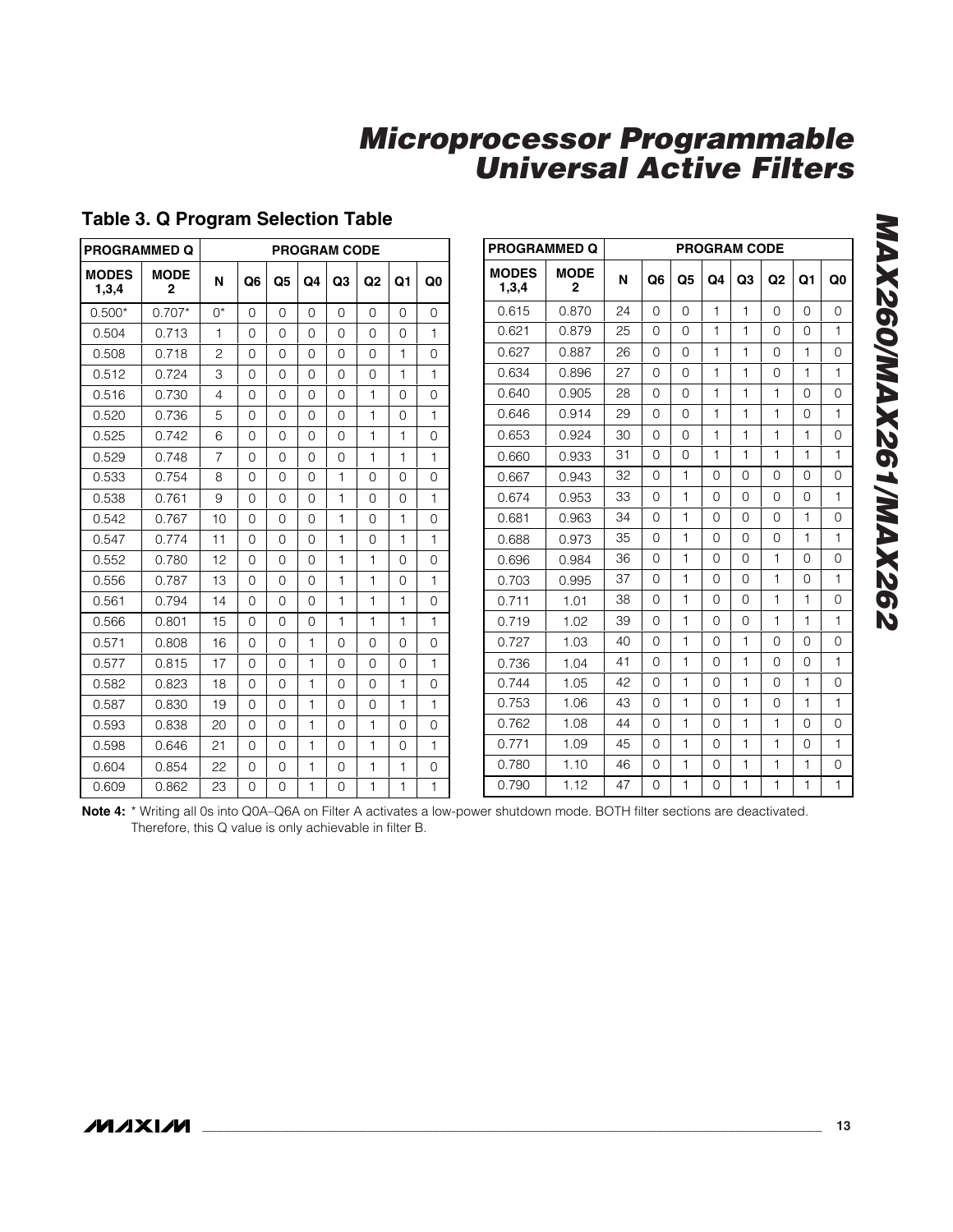### **Table 3. Q Program Selection Table (continued)**

| <b>PROGRAMMED Q</b> |                  | <b>PROGRAM CODE</b> |                |          |                |                |        |              |              |
|---------------------|------------------|---------------------|----------------|----------|----------------|----------------|--------|--------------|--------------|
| <b>MODES</b>        | <b>MODE</b><br>2 | N                   | Q6             | Q5       | Q4             | Q <sub>3</sub> | Q2     | Q1           | Q0           |
| 1,3,4<br>0.800      | 1.13             | 48                  | 0              | 1        | $\mathbf{1}$   | 0              | 0      | 0            | 0            |
| 0.810               | 1.15             | 49                  | 0              | 1        | 1              | 0              | 0      | 0            | 1            |
| 0.821               | 1.16             | 50                  | 0              | 1        | 1              | 0              | 0      | 1            | 0            |
| 0.831               | 1.18             | 51                  | 0              | 1        | $\mathbf{1}$   | 0              | 0      | 1            | $\mathbf{1}$ |
|                     |                  | 52                  |                | 1        | 1              | 0              |        |              |              |
| 0.842<br>0.853      | 1.19<br>1.21     | 53                  | 0<br>0         | 1        | 1              | 0              | 1<br>1 | 0<br>0       | 0<br>1       |
|                     |                  | 54                  | 0              | 1        | 1              | 0              | 1      | 1            | 0            |
| 0.865<br>0.877      | 1.22<br>1.24     | 55                  | 0              | 1        | $\mathbf{1}$   | 0              | 1      | 1            | $\mathbf{1}$ |
|                     |                  |                     |                | 1        | 1              | 1              |        |              |              |
| 0.889               | 1.26             | 56<br>57            | 0<br>0         | 1        | 1              | 1              | 0<br>0 | 0<br>0       | 0<br>1       |
| 0.901               | 1.27             |                     |                | 1        | 1              | 1              |        | 1            |              |
| 0.914               | 1.29             | 58                  | 0              |          |                |                | 0      |              | 0            |
| 0.928               | 1.31             | 59                  | 0              | 1        | 1              | 1              | 0      | 1            | 1            |
| 0.941               | 1.33             | 60                  | 0              | 1        | 1              | 1              | 1      | 0            | 0            |
| 0.955               | 1.35             | 61                  | 0              | 1<br>1   | 1<br>1         | 1<br>1         | 1      | 0<br>1       | 1            |
| 0.969               | 1.37             | 62                  | 0              |          |                |                | 1      |              | 0            |
| 0.985               | 1.39             | 63                  | 0              | 1        | 1              | 1              | 1      | 1            | 1            |
| 1.00                | 1.41             | 64                  | 1              | 0        | 0              | 0              | 0      | 0            | 0            |
| 1.02                | 1.44             | 65                  | 1              | 0        | $\Omega$       | $\Omega$       | 0      | $\Omega$     | 1            |
| 1.03                | 1.46             | 66                  | 1              | 0        | 0              | $\Omega$       | 0      | 1            | 0            |
| 1.05                | 1.48             | 67                  | 1              | 0        | 0              | 0              | 0      | 1            | 1            |
| 1.07                | 1.51             | 68                  | 1              | 0        | 0              | 0              | 1      | 0            | 0            |
| 1.08                | 1.53             | 69                  | 1              | 0        | 0              | $\Omega$       | 1      | 0            | 1            |
| 1.10                | 1.56             | 70                  | 1              | 0        | 0              | 0              | 1      | 1            | 0            |
| 1.12                | 1.59             | 71                  | 1              | 0        | 0              | 0              | 1      | 1            | 1            |
| 1.14                | 1.62             | 72                  | 1              | 0        | 0              | 1              | 0      | 0            | 0            |
| 1.16                | 1.65             | 73                  | 1              | 0        | 0              | 1              | 0      | 0            | 1            |
| 1.19                | 1.68             | 74                  | $\mathbf{1}$   | 0        | 0              | 1              | 0      | 1            | 0            |
| 1.21                | 1.71             | 75                  | 1              | 0        | 0              | 1              | 0      | 1            | 1            |
| 1.23                | 1.74             | 76                  | 1              | 0        | 0              | 1              | 1      | 0            | 0            |
| 1.25                | 1.77             | 77                  | 1              | 0        | 0              | 1              | 1      | 0            | 1            |
| 1.28                | 1.81             | 78                  | 1              | 0        | 0              | 1              | 1      | 1            | 0            |
| 1.31                | 1.85             | 79                  | 1              | 0        | 0              | 1              | 1      | 1            | 1            |
| 1.33                | 1.89             | 80                  | 1              | $\Omega$ | 1              | $\Omega$       | 0      | $\Omega$     | 0            |
| 1.36                | 1.93             | 81                  | $\mathbf{1}$   | 0        | $\mathbf{1}$   | 0              | 0      | 0            | 1            |
| 1.39                | 1.97             | 82                  | 1              | 0        | 1              | 0              | 0      | 1            | 0            |
| 1.42                | 2.01             | 83                  | 1              | 0        | 1              | 0              | 0      | 1            | 1            |
| 1.45                | 2.06             | 84                  | 1              | 0        | 1              | 0              | 1      | 0            | 0            |
| 1.49                | 2.10             | 85                  | $\mathbf{1}$   | 0        | $\mathbf{1}$   | 0              | 1      | 0            | 1            |
| 1.52                | 2.16             | 86                  | 1              | 0        | 1              | 0              | 1      | 1            | 0            |
| 1.56                | 2.21             | 87                  | $\overline{1}$ | 0        | $\overline{1}$ | 0              | 1      | $\mathbf{1}$ | $\mathbf{1}$ |

| <b>PROGRAMMED Q</b> |             | <b>PROGRAM CODE</b> |                |              |              |              |                |    |              |  |  |  |
|---------------------|-------------|---------------------|----------------|--------------|--------------|--------------|----------------|----|--------------|--|--|--|
| <b>MODES</b>        | <b>MODE</b> | N                   | Q <sub>6</sub> | Q5           | Q4           | Q3           | Q2             | Q1 | Q0           |  |  |  |
| 1,3,4               | 2           |                     |                |              |              |              |                |    |              |  |  |  |
| 1.60                | 2.26        | 88                  | 1              | 0            | 1            | 1            | 0              | 0  | 0            |  |  |  |
| 1.64                | 2.32        | 89                  | 1              | 0            | 1            | 1            | 0              | 0  | 1            |  |  |  |
| 1.68                | 2.40        | 90                  | 1              | 0            | 1            | 1            | 0              | 1  | 0            |  |  |  |
| 1.73                | 2.45        | 91                  | 1              | 0            | 1            | 1            | 0              | 1  | 1            |  |  |  |
| 1.78                | 2.51        | 92                  | 1              | 0            | 1            | 1            | 1              | 0  | 0            |  |  |  |
| 1.83                | 2.59        | 93                  | $\mathbf{1}$   | 0            | $\mathbf{1}$ | $\mathbf{1}$ | $\mathbf{1}$   | 0  | $\mathbf{1}$ |  |  |  |
| 1.88                | 2.66        | 94                  | $\mathbf{1}$   | 0            | $\mathbf{1}$ | $\mathbf{1}$ | $\mathbf{1}$   | 1  | 0            |  |  |  |
| 1.94                | 2.74        | 95                  | 1              | 0            | 1            | 1            | 1              | 1  | 1            |  |  |  |
| 2.00                | 2.83        | 96                  | $\mathbf{1}$   | $\mathbf{1}$ | 0            | 0            | 0              | 0  | 0            |  |  |  |
| 2.06                | 2.92        | 97                  | 1              | 1            | 0            | 0            | 0              | 0  | $\mathbf{1}$ |  |  |  |
| 2.13                | 3.02        | 98                  | 1              | 1            | 0            | 0            | 0              | 1  | 0            |  |  |  |
| 2.21                | 3.12        | 99                  | 1              | 1            | 0            | 0            | 0              | 1  | 1            |  |  |  |
| 2.29                | 3.23        | 100                 | $\mathbf{1}$   | $\mathbf{1}$ | 0            | 0            | 1              | 0  | 0            |  |  |  |
| 2.37                | 3.35        | 101                 | 1              | 1            | 0            | 0            | 1              | 0  | $\mathbf{1}$ |  |  |  |
| 2.46                | 3.48        | 102                 | 1              | 1            | 0            | 0            | 1              | 1  | 0            |  |  |  |
| 2.56                | 3.62        | 103                 | 1              | 1            | 0            | 0            | 1              | 1  | 1            |  |  |  |
| 2.67                | 3.77        | 104                 | $\mathbf{1}$   | $\mathbf{1}$ | 0            | 1            | 0              | 0  | 0            |  |  |  |
| 2.78                | 3.96        | 105                 | $\mathbf{1}$   | $\mathbf{1}$ | 0            | $\mathbf{1}$ | 0              | 0  | $\mathbf{1}$ |  |  |  |
| 2.91                | 4.11        | 106                 | 1              | 1            | 0            | 1            | 0              | 1  | 0            |  |  |  |
| 3.05                | 4.31        | 107                 | 1              | 1            | 0            | 1            | 0              | 1  | 1            |  |  |  |
| 3.20                | 4.53        | 108                 | $\mathbf{1}$   | 1            | 0            | 1            | 1              | 0  | 0            |  |  |  |
| 3.37                | 4.76        | 109                 | $\mathbf{1}$   | $\mathbf{1}$ | 0            | 1            | 1              | 0  | 1            |  |  |  |
| 3.56                | 5.03        | 110                 | 1              | 1            | 0            | 1            | 1              | 1  | 0            |  |  |  |
| 3.76                | 5.32        | 111                 | $\mathbf{1}$   | $\mathbf{1}$ | 0            | $\mathbf{1}$ | 1              | 1  | 1            |  |  |  |
| 4.00                | 5.66        | 112                 | 1              | 1            | 1            | 0            | 0              | 0  | 0            |  |  |  |
| 4.27                | 6.03        | 113                 | 1              | 1            | 1            | 0            | 0              | 0  | 1            |  |  |  |
| 4.57                | 6.46        | 114                 | 1              | 1            | 1            | 0            | 0              | 1  | 0            |  |  |  |
| 4.92                | 6.96        | 115                 | 1              | 1            | 1            | 0            | 0              | 1  | 1            |  |  |  |
| 5.33                | 7.54        | 116                 | 1              | 1            | 1            | 0            | 1              | 0  | 0            |  |  |  |
| 5.82                | 8.23        | 117                 | 1              | 1            | 1            | 0            | 1              | 0  | 1            |  |  |  |
| 6.40                | 9.05        | 118                 | 1              | 1            | 1            | 0            | $\overline{1}$ | 1  | 0            |  |  |  |
| 7.11                | 10.1        | 119                 | $\mathbf{1}$   | $\mathbf{1}$ | $\mathbf{1}$ | 0            | $\mathbf{1}$   | 1  | $\mathbf{1}$ |  |  |  |
| 8.00                | 11.3        | 120                 | 1              | 1            | $\mathbf{1}$ | 1            | 0              | 0  | 0            |  |  |  |
| 9.14                | 12.9        | 121                 | 1              | 1            | 1            | 1            | 0              | 0  | 1            |  |  |  |
| 10.7                | 15.1        | 122                 | $\mathbf{1}$   | $\mathbf{1}$ | $\mathbf{1}$ | $\mathbf{1}$ | 0              | 1  | 0            |  |  |  |
| 12.8                | 18.1        | 123                 | 1              | 1            | 1            | 1            | 0              | 1  | $\mathbf{1}$ |  |  |  |
| 16.0                | 22.6        | 124                 | 1              | 1            | 1            | 1            | 1              | 0  | 0            |  |  |  |
| 21.3                | 30.2        | 125                 | 1              | 1            | 1            | 1            | 1              | 0  | 1            |  |  |  |
| 32.0                | 45.3        | 126                 | $\mathbf{1}$   | 1            | 1            | 1            | 1              | 1  | 0            |  |  |  |
| 64.0                | 90.5        | 127                 | 1              | 1            | 1            | 1            | 1              | 1  | 1            |  |  |  |

**Notes** 5) In modes 1, 3, and 4: Q = 64 / (128 - N)

6) In mode 2, the listed Q values are those of mode 1 multiplied by  $\sqrt{2}$ . Then Q = 90.51 / (128 - N)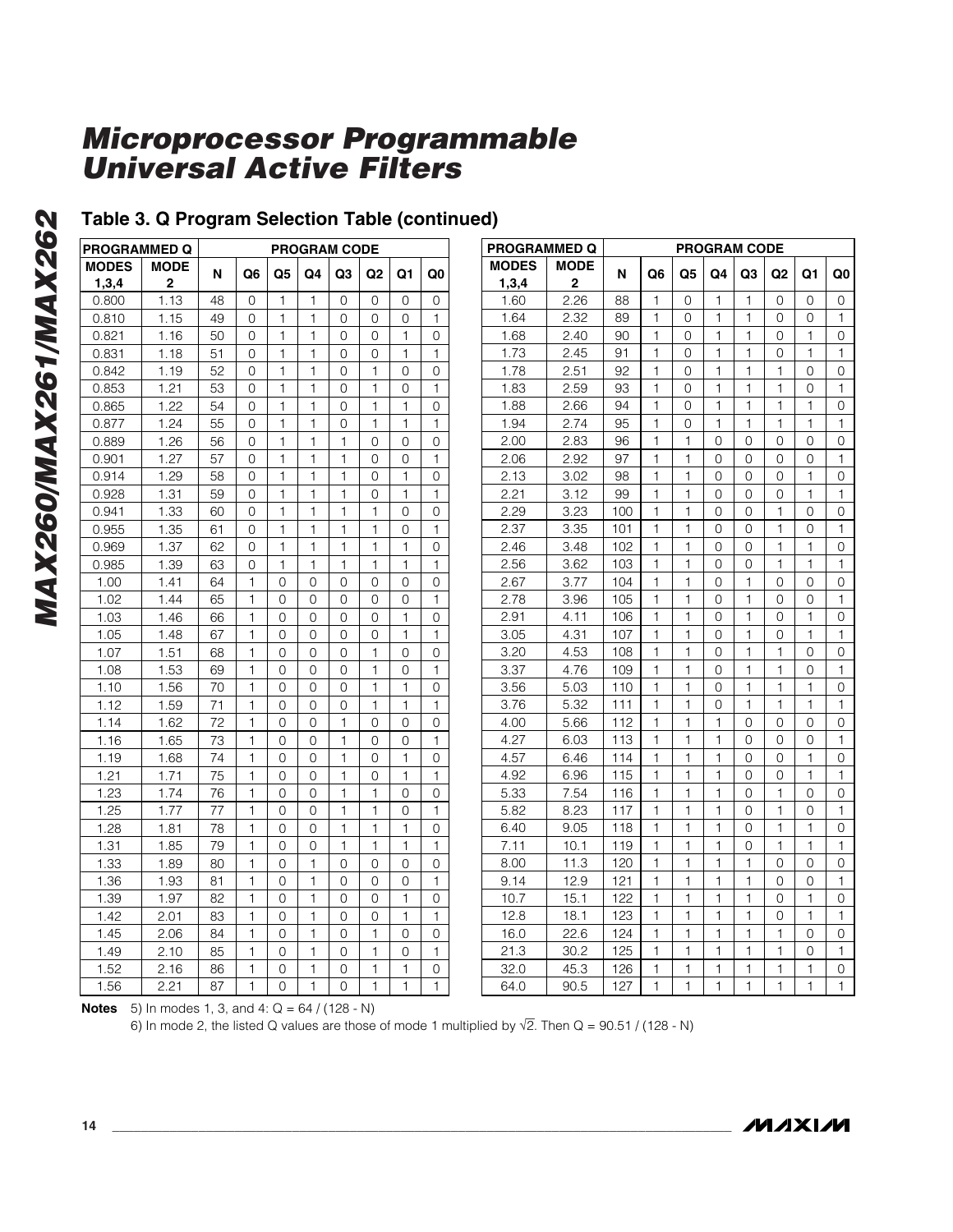

*Figure 4. Clock Input Connections*

the digital lines should be buffered from the device by logic gates as shown in Figure 6.

#### *Shutdown Mode*

The MAX260/MAX261/MAX262 enters a shutdown/ standby mode when all zeroes are written to the Q addresses of filter A (Q0 A –Q6 A). When shut down, power consumption with ±5V supplies typically drops to 10mW. When reactivating the filter after shutdown, allow 2ms to return to full operation.

### *Filter Operating Modes*

There are several ways in which the summing amplifier and integrators in each MAX260/MAX261/MAX262 filter section can be configured. The four most versatile interconnections (modes) are selected by writing to

## **Table 4. Program Address Locations**

|                      | <b>DATA BIT</b>  |              | <b>ADDRESS</b> |              |                |                 |  |  |
|----------------------|------------------|--------------|----------------|--------------|----------------|-----------------|--|--|
| D <sub>0</sub>       | D1               | А3           | А2             | A1           | A <sub>0</sub> | <b>LOCATION</b> |  |  |
| <b>FILTER A</b>      |                  |              |                |              |                |                 |  |  |
| MO <sub>A</sub>      | M1 <sub>A</sub>  | 0            | 0              | 0            | 0              | 0               |  |  |
| F0 <sub>A</sub>      | F1A              | 0            | 0              | 0            | 1              | $\mathbf{1}$    |  |  |
| F2A                  | F <sub>3</sub> A | 0            | 0              | 1            | 0              | $\overline{c}$  |  |  |
| $F4_{\underline{A}}$ | F <sub>5</sub> A | $\Omega$     | 0              | 1            | $\overline{1}$ | 3               |  |  |
| Q0 <sub>A</sub>      | Q1 <sub>A</sub>  | 0            | 1              | 0            | 0              | 4               |  |  |
| $Q2_{\underline{A}}$ | Q3 <sub>A</sub>  | 0            | 1              | 0            | $\mathbf{1}$   | 5               |  |  |
| $Q4_A$               | $Q5_A$           | 0            | 1              | $\mathbf{1}$ | 0              | 6               |  |  |
| Q6A                  |                  | 0            | 1              | 1            | 1              | $\overline{7}$  |  |  |
| <b>FILTER B</b>      |                  |              |                |              |                |                 |  |  |
| MO <sub>B</sub>      | M1B              | 1            | 0              | 0            | 0              | 8               |  |  |
| FOB                  | F <sub>1B</sub>  | 1            | $\Omega$       | 0            | $\overline{1}$ | 9               |  |  |
| $F2_B$               | F3B              | 1            | 0              | 1            | 0              | 10              |  |  |
| F4B                  | F <sub>5</sub> B | 1            | 0              | 1            | $\mathbf{1}$   | 11              |  |  |
| $Q0_B$               | Q1 <sub>B</sub>  | 1            | 1              | 0            | 0              | 12              |  |  |
| $Q2_B$               | Q3 <sub>B</sub>  | 1            | 1              | $\Omega$     | $\mathbf{1}$   | 13              |  |  |
| Q4B                  | Q5B              | 1            | 1              | $\mathbf{1}$ | 0              | 14              |  |  |
| $Q6_B$               |                  | $\mathbf{1}$ | 1              | 1            | 1              | 15              |  |  |

*Note: Writing 0 into Q0A–Q6A (address locations 4–7) on filter A activates shutdown mode. BOTH filter sections deactivate.*



*Figure 5. Interface Timing*

inputs M0 and M1 (see Tables 4 and 5). These modes use no external components. A fifth mode, 3A, makes use of an additional op amp (included in the MAX261 and MAX262) and external resistors, but uses the same internal configuration and is selected with the same programming code, as mode 3.

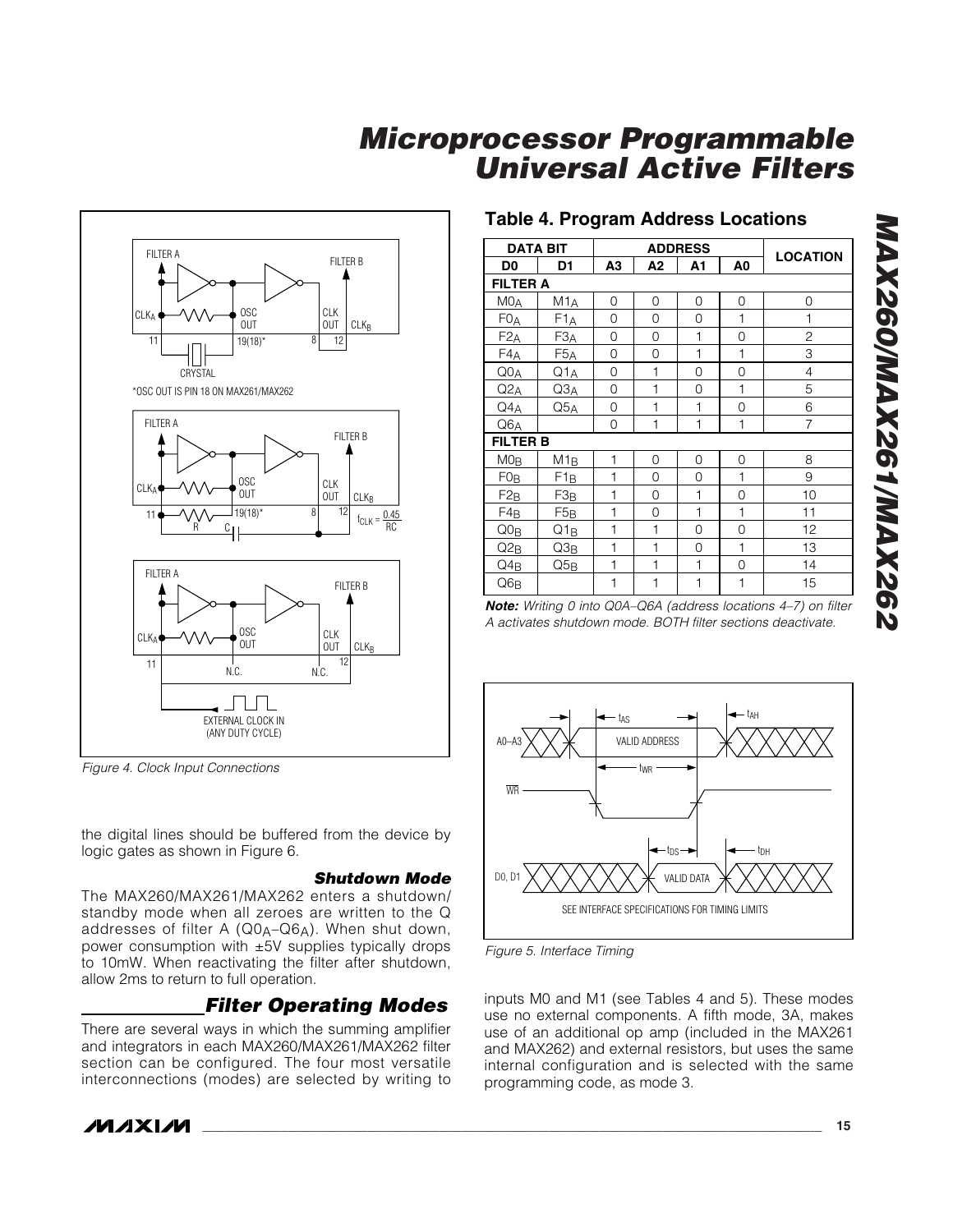

*Figure 6. Buffering/Latching Logic Inputs*

Figures 7 through 11 show symbolic representations of the MAX260 filter modes. Only one second-order section is shown in each case. The A and B sections of one MAX260/MAX261/MAX262 can be programmed for



*Figure 7. Filter Mode 1: Second-Order Bandpass, Lowpass, and Notch*

different modes if desired. The f 0, f N (notch), Q, and various output gains in each case are shown in Table 5.

#### *Filter Mode Selection*

**MODE 1** (Figure 7) is useful when implementing allpole lowpass and bandpass filters such as Butterworth, Chebyshev, Basset, etc. It can also be used for notch filters, but only second-order notches because the relative pole and zero locations are fixed. Higher order notch filters require more latitude in f 0 and 1 N, which is why they are more easily implemented with mode 3A.

### **Table 5. Filter Modes for Second-Order Functions**

| <b>MODE</b>    | M1,<br>M0                      | <b>FILTER</b><br><b>FUNCTIONS</b>      | f0           | Q            | fΝ                                   | <b>HOLP</b>                                  | HOBP                     | H <sub>ON1</sub><br>$(f \rightarrow 0)$ | H <sub>ON2</sub><br>$(f \rightarrow f_{CLK}/4)$ | <b>OTHER</b>                                               |  |
|----------------|--------------------------------|----------------------------------------|--------------|--------------|--------------------------------------|----------------------------------------------|--------------------------|-----------------------------------------|-------------------------------------------------|------------------------------------------------------------|--|
|                | 0, 0                           | LP, BP, N                              |              |              | $f_{\rm O}$                          | $-1$                                         | -Q                       | -1                                      | -1                                              |                                                            |  |
| 2              | 0, 1                           | LP, BP, N                              |              |              | $f_0\sqrt{2}$                        | $-0.5$                                       | $-Q/\sqrt{2}$            | $-0.5$                                  | $-1$                                            |                                                            |  |
| 3              | 1, 0                           | LP, BP, HP                             | $\sim$       | ო            |                                      | $-1$                                         | -Q                       |                                         |                                                 | $H_{OHP} = -1$                                             |  |
|                |                                |                                        | TABLE<br>SEE | TABLE<br>SEE | $\frac{R_{H}}{2}$<br>∣R <sub>L</sub> | $-1$                                         | $-Q$                     | $\frac{R_{\rm G}}{R_{\rm L}}$           | $+\frac{R_G}{R_H}$                              | $H_{OHP} = -1$                                             |  |
| $\overline{4}$ | 1, 1                           | LP, BP, AP                             |              |              |                                      | $-2$                                         | $-2Q$                    |                                         |                                                 | $H_{OAP} = -1$<br>fz = f <sub>0</sub> , Q <sub>Z</sub> = Q |  |
| Notes:         | $f_0$ = Center Frequency       |                                        |              |              |                                      | $HON1$ = Notch Gain as f approaches DC       |                          |                                         |                                                 |                                                            |  |
|                | $f_N$ = Notch Frequency        |                                        |              |              |                                      | HON2 = Notch Gain as f approaches fCLK/4     |                          |                                         |                                                 |                                                            |  |
|                | $H_{OLP}$ = Lowpass Gain at DC |                                        |              |              |                                      |                                              | $H_{OAP} =$ Allpass Gain |                                         |                                                 |                                                            |  |
|                |                                | $H_{\text{OBP}} =$ Bandpass Gain at fo |              |              |                                      | $f_7$ , $Q_7$ = f and Q of Complex Pole Pair |                          |                                         |                                                 |                                                            |  |

HOHP = Highpass Gain as f approaches fCLK/4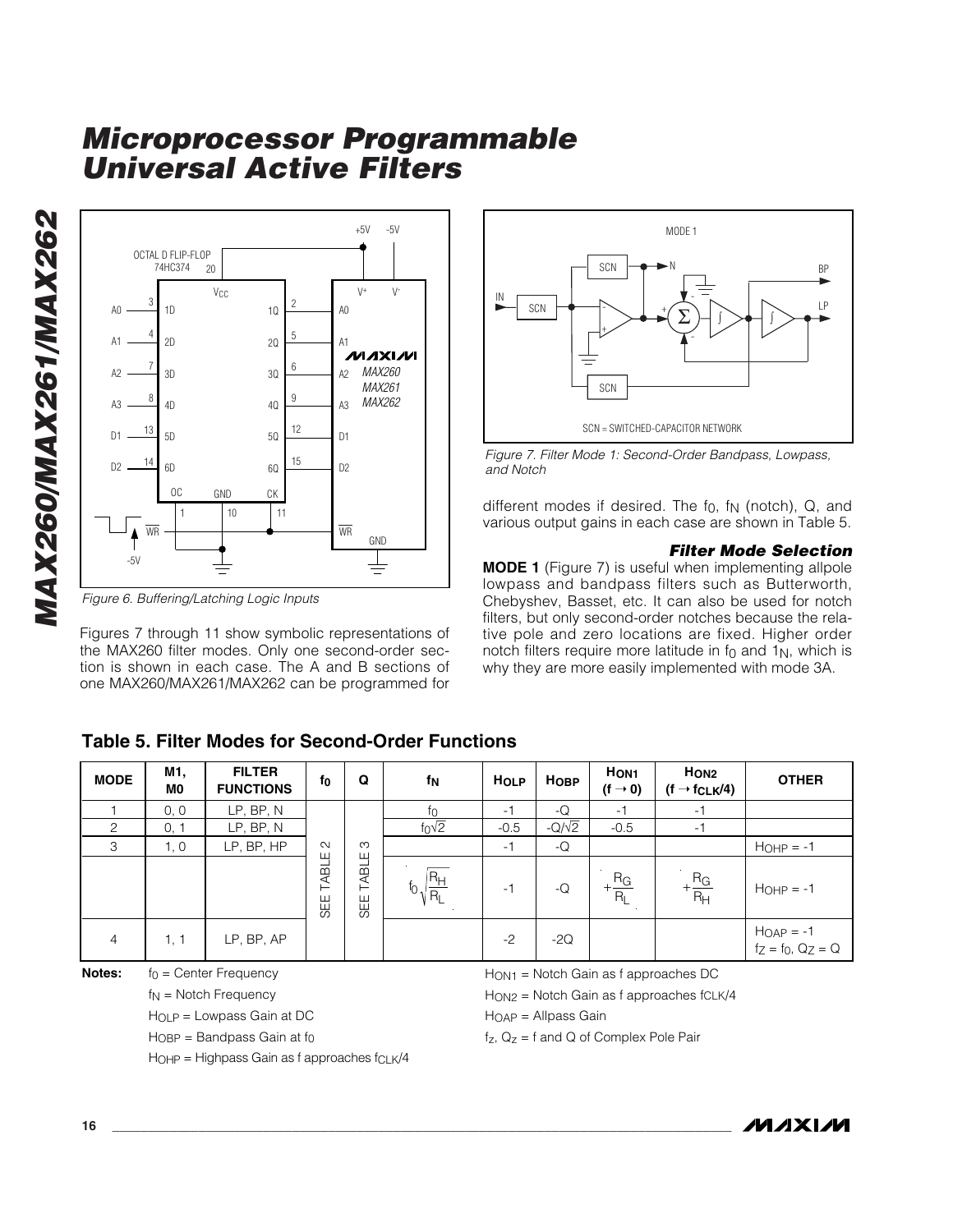

*Figure 8. Filter Mode 2: Second-Order Bandpass, Lowpass, and Notch*



*Figure 9. Filter Mode 3: Second-Order Bandpass, Lowpass, and Highpass*

Mode 1, along with mode 4, supports the highest clock frequencies (see Table 1) because the input summing amplifier is outside the filter 's resonant loop (Figure 7). The gain of the lowpass and notch outputs is 1, while the bandpass gain at the center frequency is Q. For bandpass gains other than Q, the filter input or output can be scaled by a resistive divider or op amp.

**MODE 2** (Figure 8) is used for all-pole lowpass and bandpass filters. Key advantages compared to mode 1 are higher available Qs (see Table 3) and lower output noise. Mode 2's available f<sub>CLK</sub>/f<sub>0</sub> ratios are √2 less than with mode 1 (see Table 2), so a wider overall range of f0s can be selected from a single clock when both modes are used together. This is demonstrated in the Wide Passband Chebyshev Bandpass design example.



*Figure 10. Filter Mode 3a: Second-Order Bandpass, Lowpass, Highpass, and Notch. For elliptic LP, BP, HP, and Notch, the N output is used.*

**MODE 3** (Figure 9) is the only mode that produces high-pass filters. The maximum clock frequency is somewhat less than with mode 1 (see Table 1).

**MODE 3A** (Figure 10) uses a separate op amp to sum the highpass and lowpass outputs of mode 3, creating a separate notch output. This output allows the notch to be set independently of f 0 by adjusting the op amp ' s feedback resistor ratio (R H, R L). R H, R L, and R G are external resistors. Because the notch can be independently set, mode 3A is also useful when designing pole-zero filters such as elliptics.

**MODE 4** (Figure 11) is the only mode that provides an allpass output. This is useful when implementing group delay equalization. In addition to this, mode 4 can also be used in all pole lowpass and bandpass filters. Along with mode 1, it is the fastest operating mode for the filter, although the gains are different than in mode 1. When the allpass function is used, note that some amplitude peaking occurs (approximately 0.3dB when  $Q = 8$ ) at f $_0$ . Also note that f $_0$  and  $Q$  sampling errors are highest in mode 4 (see Figure 20).

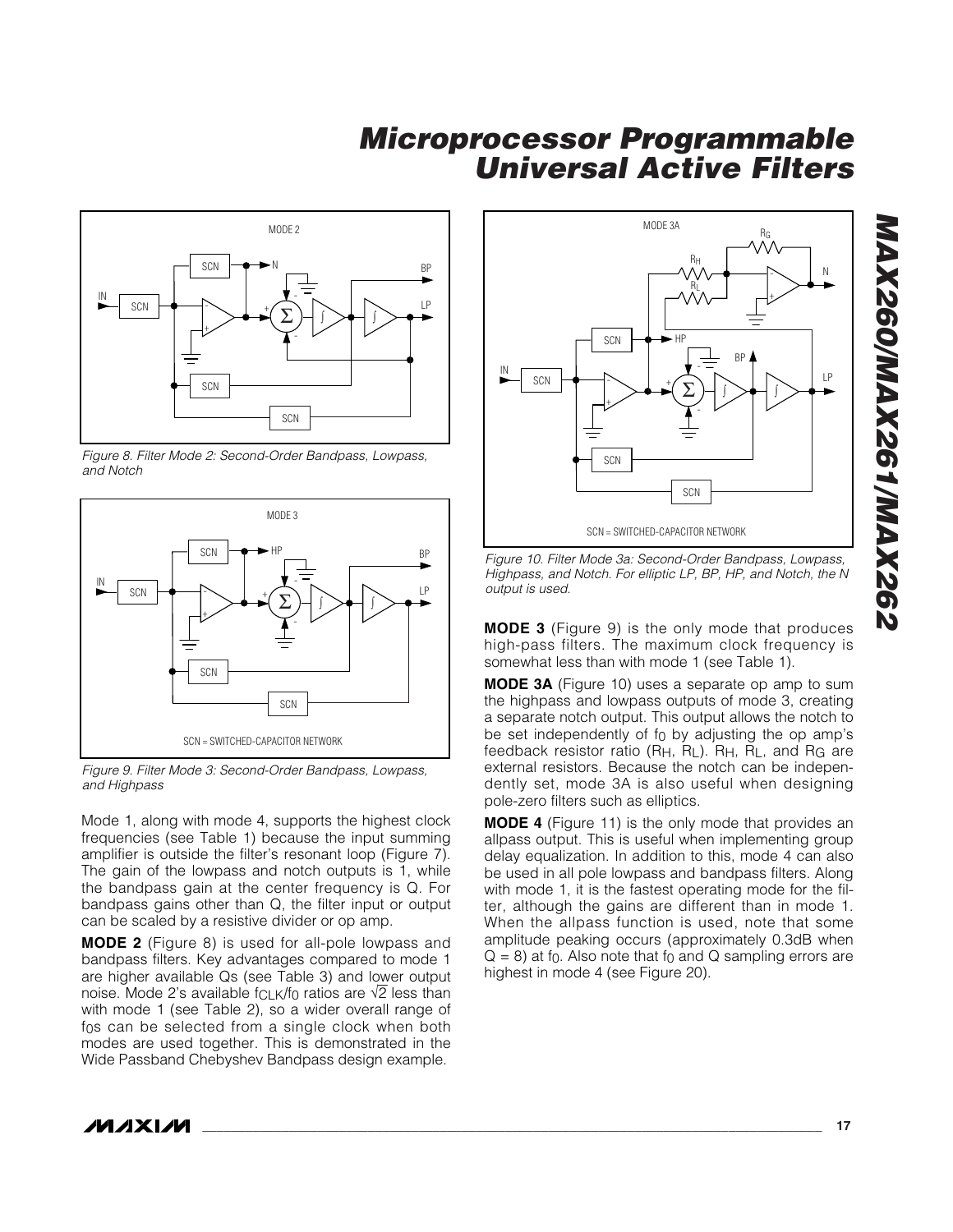

*Figure 11. Filter Mode 4: Second-Order Bandpass, Lowpass, and Allpass*

### *Description of Filter Functions*

#### **BANDPASS** (Figure 12)

For all pole bandpass and lowpass filters (Butterworth, Bessel, Chebyshev) use mode 1 if possible. If appropriate f<sub>CLK</sub>/f<sub>0</sub> or Q values are not available in mode 1, mode 2 provides a selection that is closer to the required values. Mode 1, however, has the highest bandwidth (see Table 1). For pole-zero filters, such as elliptics, see mode 3A.

$$
G(s) = H_{OBP} \frac{s(\omega_0 / Q)}{s^2 + s(\omega_0 / Q) + \omega_0 2}
$$

H $_{\rm OBP}$  = Bandpass output gain at  $\omega$  =  $\omega_{\rm O}$ 

- $f_0 = \omega_0 / 2\pi$  = The center frequency of the complex pole pair. Input-output phase shift is -180° at fo.
- $Q =$  The quality factor of the complex pole pair. Also the ratio of  $f_0$  to -3dB bandwidth of the second-order bandpass response.

**LOWPASS** See bandpass text. (Figure 13)

$$
G(s) = H_{OLP} \frac{\omega_0 2}{s^2 + s(\omega_0 / Q) + \omega_0 2}
$$

HOLP = Lowpass output gain at DC

 $f_0 = \omega_0 / 2π$ 

#### **HIGHPASS** (Figure 14)

Mode 3 is the only mode with a highpass output. It works for all pole filter types such as Butterworth, Bessel and Chebyshev. Use mode 3A for filters employing both poles and zeros, such as elliptics.



$$
G(s) = H_{\text{OHP}} \frac{s^2}{s^2 + s(\omega_0 / Q) + \omega_0 2}
$$

 $H$ OHP = Highpass output gain as f approaches f $C$ LK/4 f<sub>0</sub> =  $\omega_0$  /  $2\pi$ 

**NOTCH** (Figure 15)

Mode 3A is recommended for multi-pole notch filters. In second-order filters, mode 1 can also be used. The advantages of mode 1 are higher bandwidth, compared to mode 3 (higher  $f_N$  can be implemented), and no need for external components as required in mode

3A.  
\n
$$
G(s) = H_{ON2} \frac{s^2 + \omega_n 2}{s^2 + s(\omega_o / Q) + \omega_o 2}
$$
\n
$$
H_{ON2} = \text{Note that } \omega_0 = \omega_0 2
$$
\n
$$
H_{ON2} = \omega_0 2
$$

HON1 = Notch output gain as f approaches DC

$$
f_n = \omega_n / 2\pi
$$

#### **ALLPASS**

Mode 4 is the only configuration in which an allpass function can be realized.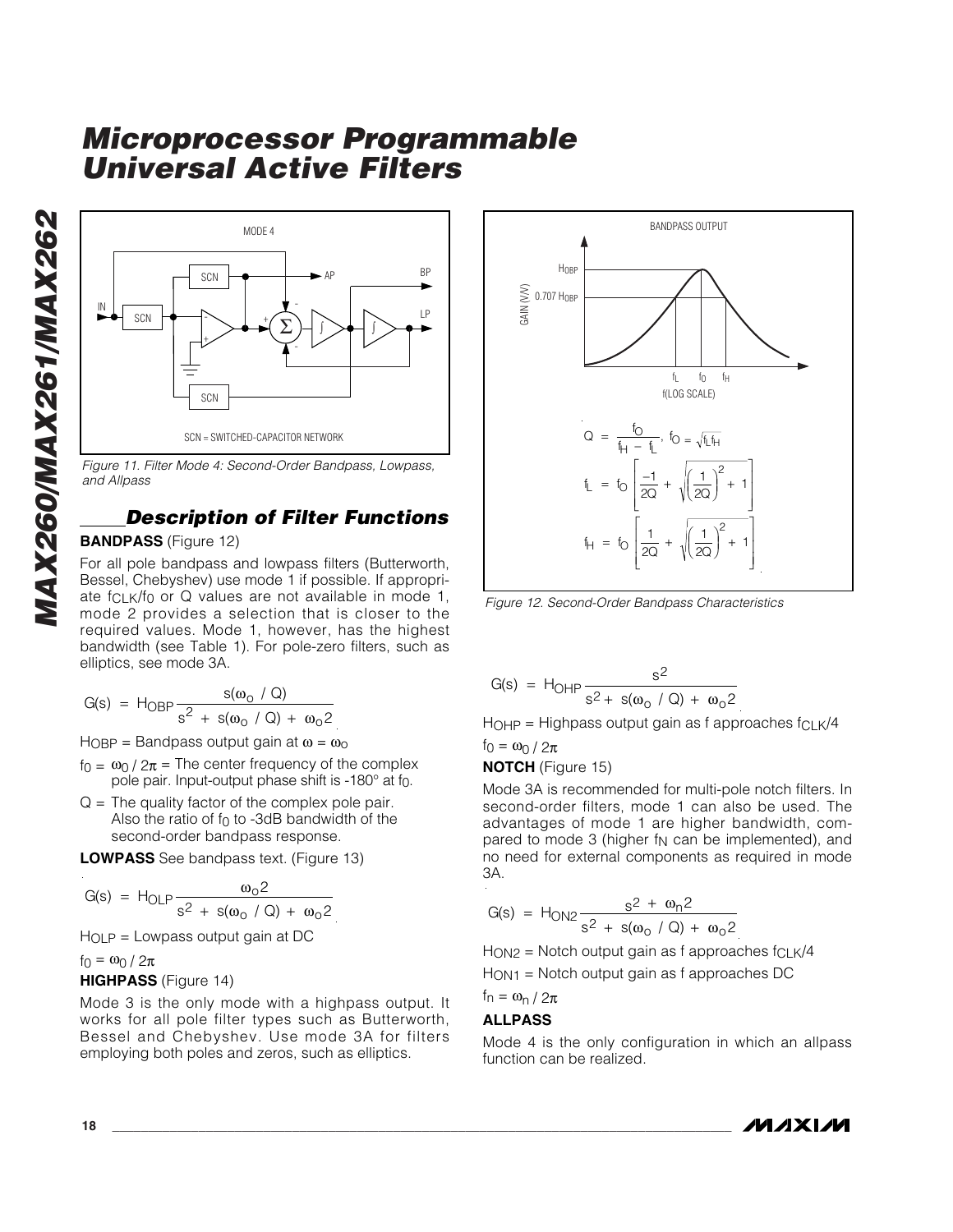

*Figure 13. Second-Order Lowpass Characteristics*

$$
G(s) = H_{OAP} \frac{s^{2} - s(\omega_{0} / Q) + \omega_{0} 2}{s^{2} + s(\omega_{0} / Q) + \omega_{0} 2}
$$

 $H_{OAP}$  = Allpass output gain for DC <  $f$  <  $f_{CLK}$  / 4  $f_0 = \omega_0 / 2\pi$ 

### *Filter Design Procedure*

The procedure for most filter designs is to first convert the required frequency response specifications to f 0 s and Qs for the appropriate number of second-order sections that implement the filter. This can be done by using design equations or tables in available literature, or can be conveniently calculated using Maxim's filter design software. Once the f 0s and Qs have been found, the next step is to turn them into the digital program coefficients required by the MAX260/MAX261/ MAX262. An operating mode and clock frequency (or clock/center frequency ratio) must also be selected.

Next, if the sample rate ( $f_{CLK}/2$ ) is low enough to cause significant errors, the selected f 0s and Qs should be corrected to account for sampling effects by using Figure 20 or Maxim's design software. In most cases, the sampling errors are small enough to require no correction, i.e., less than 1%. In any case, with or without correction, the required f 0s and Qs can then be selected from Tables 2 and 3. Maxim's filter design software



*Figure 14. Second-Order Highpass Characteristics*





### **Table 6. Cascading Identical Bandpass Filter Sections**

| <b>TOTAL SECTIONS</b> | TOTAL B.W. | <b>TOTAL Q</b> |
|-----------------------|------------|----------------|
|                       | 1.000 B    | 1.00 Q         |
|                       | 0.644 B    | 1.55 $\Omega$  |
|                       | 0.510 B    | 1.96Q          |
|                       | 0.435 B    | 2.30Q          |
|                       | 0.386B     | 2.60Q          |

**Note:**  $B =$  individual stage bandwidth,  $Q =$  individual stage Q.

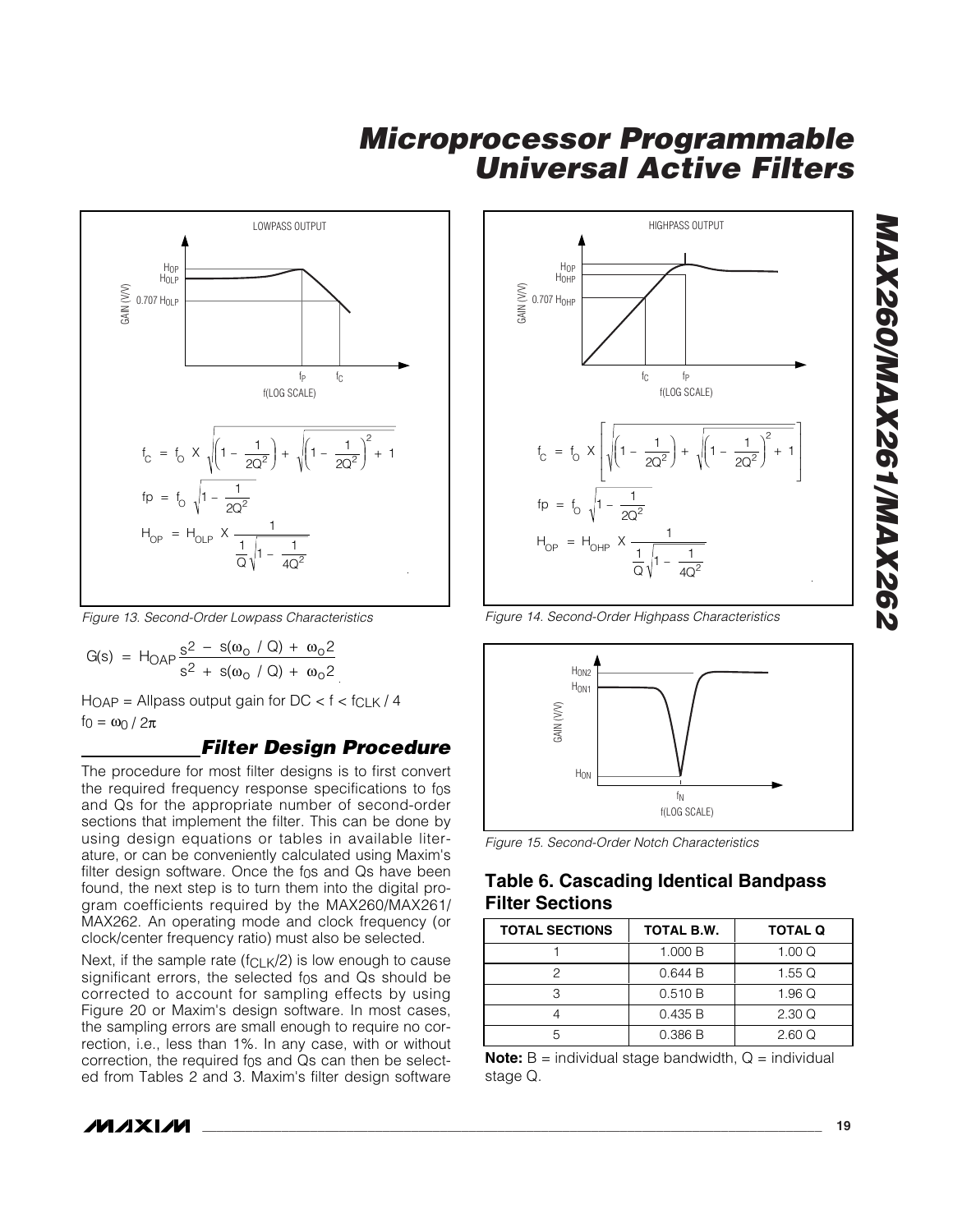can also perform this last step. The desired f 0s and Qs are stated, and the appropriate digital coefficients are supplied.

#### *Cascading Filters*

In some designs, such as very narrow band filters, several second-order sections with identical center frequency can be cascaded. The total Q of the resultant filter is:

$$
\text{Total Q}_T = \frac{Q}{\sqrt{\left(2^{1/N} - 1\right)}}
$$

Q is the Q of each individual filter section, and N is the number of sections. In Table 6, the total Q and bandwidth are listed for up to five identical second-order sections. B is the bandwidth of each section.

In high-order bandpass filters, stages with different f 0 s and Qs are also often cascaded. When this happens, the overall filter gain at the bandpass center frequency is not simply the product of the individual gains because f 0, the frequency where each sections gain is specified, is different for each second-order section. The gain of each section at the cascaded filter's center frequency must be determined to obtain the total gain.

For all-pole filters the gain, H(f 0), as each second-order section's f 0 is divided by an adjustment factor, G, to obtain that section's gain, H(f<sub>0BP</sub>), at the overall center frequency:

H1(f0BP) = H(f01) / G 1 = Section 1 's Gain at f0BP

$$
G_1 = \frac{Q_1 \left[ (F_1^2 - 1)^2 + (F_1 / Q_1)^2 \right]^{1/2}}{F_1}
$$

where F 1 = f01 / fOBP

G 1, Q 1, and f01 are the gain adjustment factor, Q, and f 0 for the first of the cascaded second-order sections. The gain of the other sections  $(2, 3, \text{ etc.})$  at f<sub>OBP</sub> is determined the same way. The overall gain is:

H(f<sub>0Bp</sub>) = H<sub>1</sub>(f<sub>0BP</sub>) x H<sub>2</sub>(f<sub>0BP</sub>) x etc.

For cascaded filters with zeros (f Z) such as elliptics, the gain adjustment factor for each stage is:

$$
G_1 = \frac{Q_1[F_{Z1}^2 - F_1^2][(F_1^2 - 1)^2 + (F_1 / Q_1)^2]^{1/2}}{F_1^2(F_{Z1}^2 - 1)}
$$

where  $F_{1Z}$  = f<sub>z1</sub> / f<sub>0BP</sub>, and  $F_1$  is the same as above.

### *Application Hints*

#### *Power Supplies*

The MAX260/MAX261/MAX262 can be operated with a variety of power supply configurations, including +5V to +12V single supply or  $\pm 2.5V$  to  $\pm 5V$  dual supplies. When a single supply is used, V<sup>-</sup> is connected to system ground and the filter's GND pin should be biased at V +/2. The input signal is then either capacitively coupled to the filter input or biased to V+/2. Figure 16 shows circuit connections for single-supply operation.

When power supplies other than ±5V are used, CMOS input logic levels (HIGH =  $V^+$ , LOW = GND or  $V^-$ ) are required for WR, D0, D1, A0 –A3, OLK A, and CLK B . With ±5V supplies, either TTL or CMOS levels can be used. Note, however, that power consumption at  $\pm 5V$  is reduced if CLK A and CLK B are driven with ±5V, rather than TTL or 0 to 5V levels. Operation with  $+5V$  or  $\pm 2.5V$ power lowers power consumption, but also reduces bandwidth by approximately 25% compared to +12V or ±5V supplies.

Best performance is achieved if V<sup>+</sup> and V<sup>-</sup> are bypassed to ground with 4.7µF electrolytic (Tantalum is preferred.) and 0.1µF ceramic capacitors. These should be located as close to the supply pins as possible. The lead length of the bypass capacitors should be shortest at the V+ and V - pins. When using a single supply, V + and GND should be bypassed to V - as shown in Figure 16.

#### *Output Swing and Clipping*

MAX260/MAX261/MAX262 outputs are designed to drive 10k Ω loads. For the MAX261 and MAX262, all filter outputs swing to within 0.15V of each supply rail with a 10k $\Omega$  load. In the MAX260 only, an internal sample-hold circuit reduces voltage swing at the N/HP/AP output compared to LP and BR. N/HP/AP, therefore, swings to within 1V (10k $\Omega$  load) of either rail on the MAX260.

To ensure that the outputs are not driven beyond their maximum range (output clipping), the peak amplitude response, individual section gains (HOBP, HOLP , HOHP), input signal level, and filter offset voltages must be carefully considered. It is especially important to check unused outputs for clipping (i.e., the lowpass output in a bandpass hookup), because overload at any filter stage severely distorts the overall response. The maximum signal swing with  $±4.75V$  supplies and a 1.0V filter offset is approximately ±3.5V.

For example, lets assume a fourth-order lowpass filter is being implemented with a Q of 2 using mode 1. With a single 5V supply (i.e.,  $\pm 2.5V$  with respect to chip GND) the maximum output signal is  $\pm 2V$  (w.r.t. GND). Since in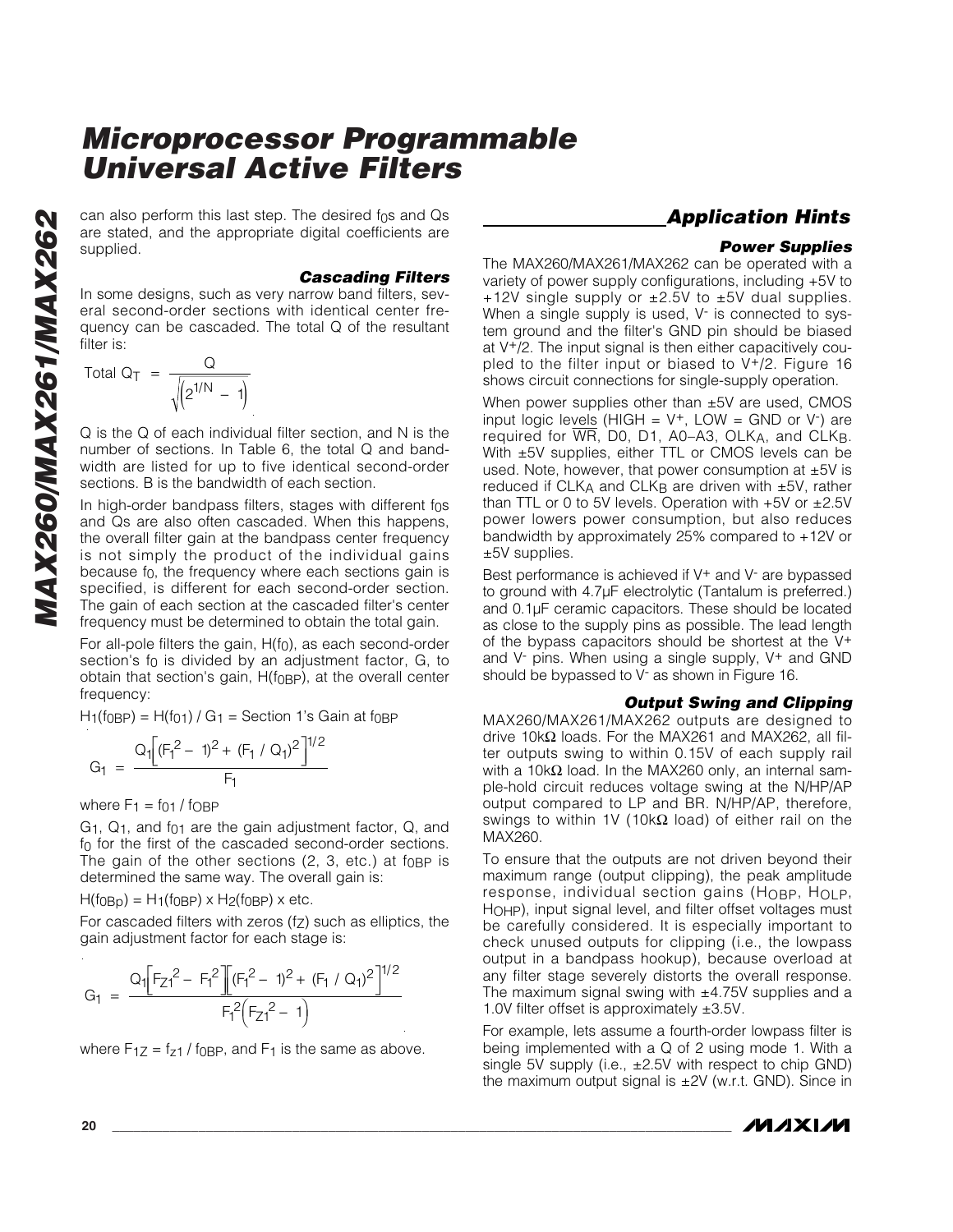

*Figure 16. Power Supply and Input Connections for Single Supply Operation*

mode 1 the maximum signal is 0 times the input signal, the input should not exceed  $\pm$ (2/Q)V, or  $\pm$ 1V in this case.

#### *Clock Feedthrough and Noise*

Typical wideband noise for MAX260 series devices is 0.5mVP-P from DC to 100kHz. The noise is virtually independent of clock frequency. In multistage filters, the section with the highest Q should be placed first for lower output noise.

The output waveform of the MAX260 series and other switched capacitor filters appears as a sampled signal with stepping or "staircasing " of the output waveform occurring at the internal sample rate ( $f_{CLK}/2$ ). This stepping, if objectionable, can be removed by adding a single-pole AC filter. With no input signal, clock-related feedthrough is approximately 8mVP-P. This can also be attenuated with an RC-smoothing filter as shown with the MAX261 in Figure 17.

Some noise also can be generated at the filter outputs by transitions at the logic inputs. If this is objectionable, the digital lines should be buffered from the device by logic gates as shown in Figure 6.

#### *Input Impedance*

The input to each filter is the switched capacitor circuit shown in Figure 18. In the MAX260, the input capacitor charges to the input voltage VIN during the first half clock cycle. During the second half-cycle, its charge is transferred to the feedback capacitor. The resultant input impedance can be approximated by:

$$
R_{IN} = 1 / (C_{INfCLK} / 2) = 2 / (C_{INfCLK}).
$$

C<sub>IN</sub> is around 12pF, hence, for a clock frequency of 500kHz,  $R_{IN}$  = 333k $\Omega$ . The input also has about 5pF of fixed capacitance to ground.

The MAX261/MAX262 input structure is shown in Figure 19. Here  $C_A = 12pF$  and  $C_B = 0.016pF$  and only  $C_B$  is switched, so the input resistance is 750 times larger compared to the MAX260 (R<sub>IN</sub> = 250MΩ). The MAX261/MAX262 have a fixed capacitance of approximately 5pF to ground.

#### *f0 and Q at Low Sample Rates*

When low f<sub>CLK</sub>/f<sub>0</sub> ratios and low Q settings are selected, deviation from ideal continuous filter response can be noticeable in some designs. This is due to interaction between  $Q$  and fo at low f $CLK/f<sub>0</sub>$  ratios and  $Qs$ . The data in Figure 20 quantifies these differences. Since the

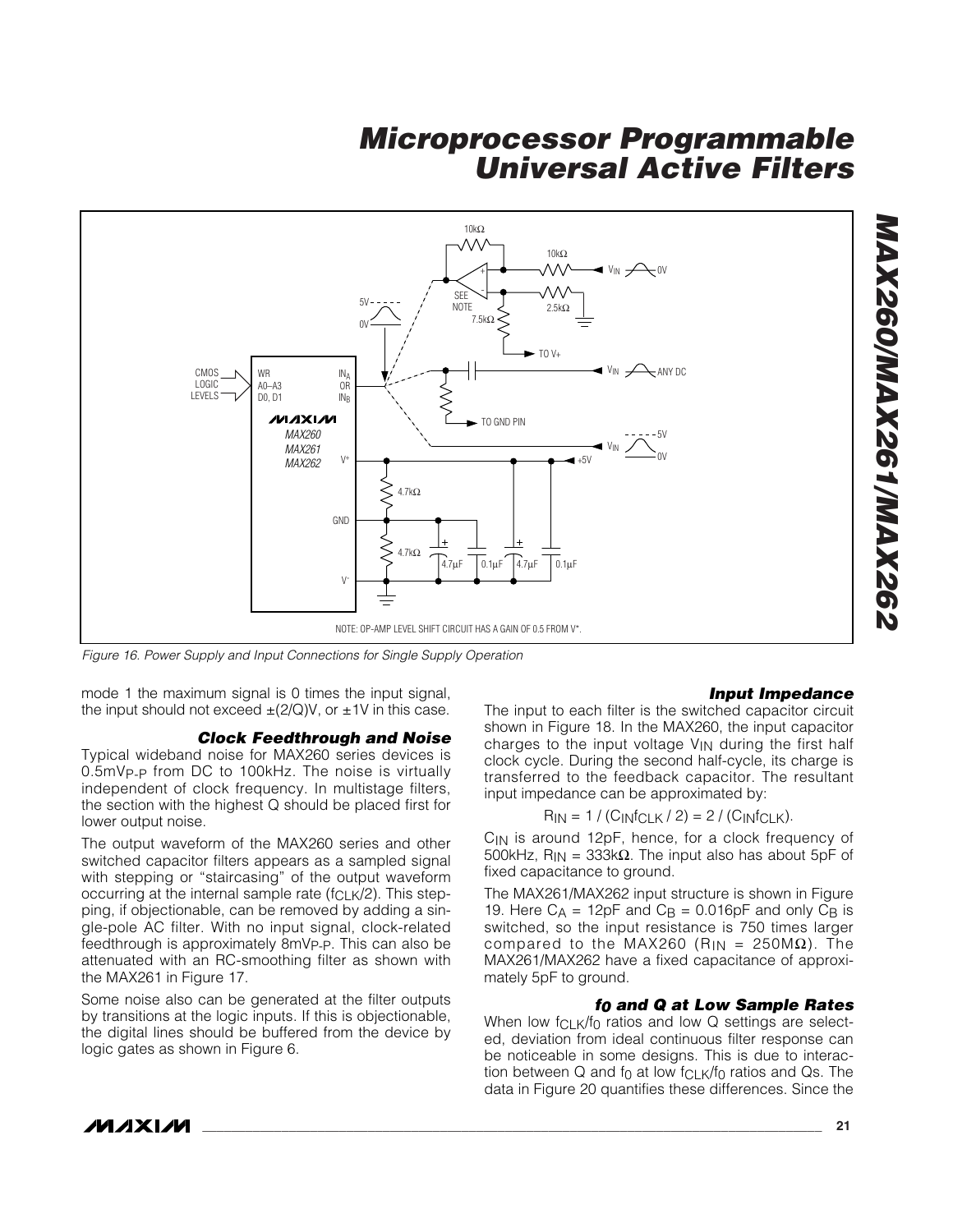errors are predictable, the graphs can be used to correct the selected fo and  $Q$  so that the actual realized parameters are on target. These predicted errors are not unique to MAX260 series devices and, in fact, occur with all types of sampled filters. Consequently, these corrections can be applied to other switched capacitor filters. In the majority of cases, the errors are not significant, i.e., less than 1%, and correction is not needed. However, the MAX262 does employ a lower range of fCLK/f 0 ratios than the MAX260 or MAX261 and is more prone to sampling errors, as the tables show.

Maxim's filter design software applies the previous corrections automatically as a function of desired  $f_{\text{Cl}} K/f_0$ , and Q. Therefore, Figure 20 should not be used when Maxim's software determines f 0 and Q. This results in overcompensation of the sampling errors since the correction factors are then counted twice.

The data plotted in Figure 20 applies for modes 1 and 3. When using Figure 20 for mode 4, the f 0 error obtained from the graph should be multiplied by 1.5 and the Q error should be multiplied by 3.0. In mode 2, the value of f $C$ LK/f $_0$  should be multiplied\_by  $\sqrt{2}$  and the programmed Q should be divided by √2 before using the graphs.

As with all sampled systems, frequency components of the input signal above one half the sampling rate are aliased. In particular, input signal components near the sampling rate generate difference frequencies that often fall within the passband of the filter. Such aliased signals, when they appear at the output, are indistinguishable from real input information. For example, the aliased output signal generated when a 99kHz waveform is applied to a filter sampling at 100kHz ( $fCLK =$ 200kHz) is 1kHz. This waveform is an attenuated version of the output that would result from a true 1kHz input. Remember that, with the MAX260 series filters, the nyquist rate (one half the sample rate) is in fact  $fCLK/4$ , because  $fCLK$  is internally divided by two.

A simple, passive RC lowpass input filter is usually sufficient to remove input frequencies that can cause aliasing. In many cases, the input signal itself may be band limited and require no special anti-alias filtering. The wideband MAX262 uses lower fCLK/f 0 ratios than the MAX260/MAX261 and, for this reason, is more likely to require input filtering than the MAX260 or MAX281.

#### *Trimming DC Offset*

The DC offset voltage at the LP or notch output can be adjusted with the circuit in Figure 21. This circuit also uses the input op amp to implement a single-pole antialias filter. Note that the total offset is generally less in multistage filters than when only one section is used,



*Figure 17. MAX261 Bandpass Output Clock Noise*



*Figure 18. MAX260 Input Model*



*Figure 19. MAX261/MAX262 Input Model*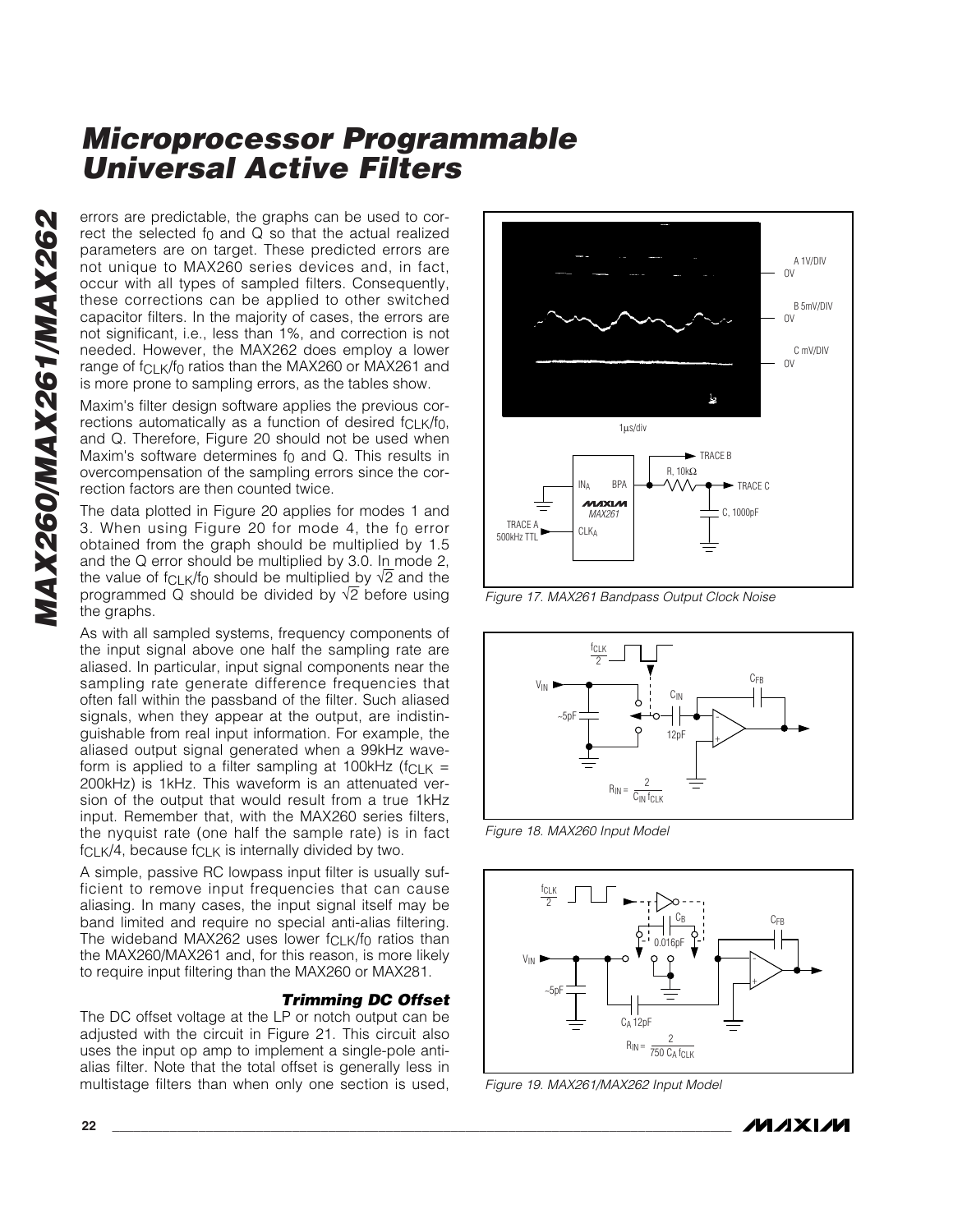since each offset is typical negative and each section inverts. When the HP or BP outputs are used, the offset can be removed with capacitor coupling.

### *Design Examples*

*Fourth-Order Chebyshev Bandpass Filter*

Figure 22 shows both halves of a MAX260 cascaded to form a fourth-order Chebyshev bandpass filter. The desired parameters are:

| Center frequency $(f_0)$ | $= 1$ kHz  |
|--------------------------|------------|
| Pass bandwidth           | $= 200$ Hz |
| Stop bandwidth           | $= 600$ Hz |
| Max passband ripple      | $= 0.5dB$  |
| Min stopband attenuation | $= 15dB$   |
|                          |            |

From the previous parameters, the order (number of poles) and the  $f_0$  and Q of each section can be determined. Such a derivation is beyond the scope of this data sheet; however, there are a number of sources that provide design data for this procedure. These include look-up tables, design texts, and computer programs. Design software is available from Maxim to provide comprehensive solutions for most popular filter configurations. The A and B section parameters for the above filter are:

| fna = 904Hz           | $f$ n = 1106Hz |
|-----------------------|----------------|
| Q <sub>A</sub> = 7.05 | $QR = 7.05$    |

To implement this filter, both halves operate in mode 1 and use the same clock. See Tables 2 and 3. The programmed parameters are:

 $CLK_A = CLK_B = 150kHz$ 

 $f_{CLK}/f_{OA} = 166.50$  (Mode 1, N = 42), actual  $f_{OA} = 902.4$ Hz  $f_{CLK}/f_{OB}$  = 136.66 (Mode 1, N = 23), actual  $f_{OB}$  = 1099.7Hz

 $QA = QB = 7.11$  (Mode 1, N = 119)

Sampling errors are very small at this f<sub>CLK</sub>/f<sub>0</sub> ratio, so the actual realized Q is very close to 7.05 (see Figure 20 or program MPP in the *Filter Design Software* section). Often the realized Q is not exactly the target value at high Qs because programming resolution lowers as Q increases. This does not affect most filter designs, since three-digit Q accuracy is practically never required, and a Q resolution of 1 is provided up to Qs of 10. The overall filter gain at f 0 is 16.4V/V or 24.3dB (see the *Cascading Filters* section). If another gain is required, amplification or attenuation must be added at the input, output, or between stages.



*Figure 20. Sampling Errors in fCLK/f0 and Q at Low fCLK/f0 and Q Settings*



*Figure 21. Circuit for DC Offset Adjustment*

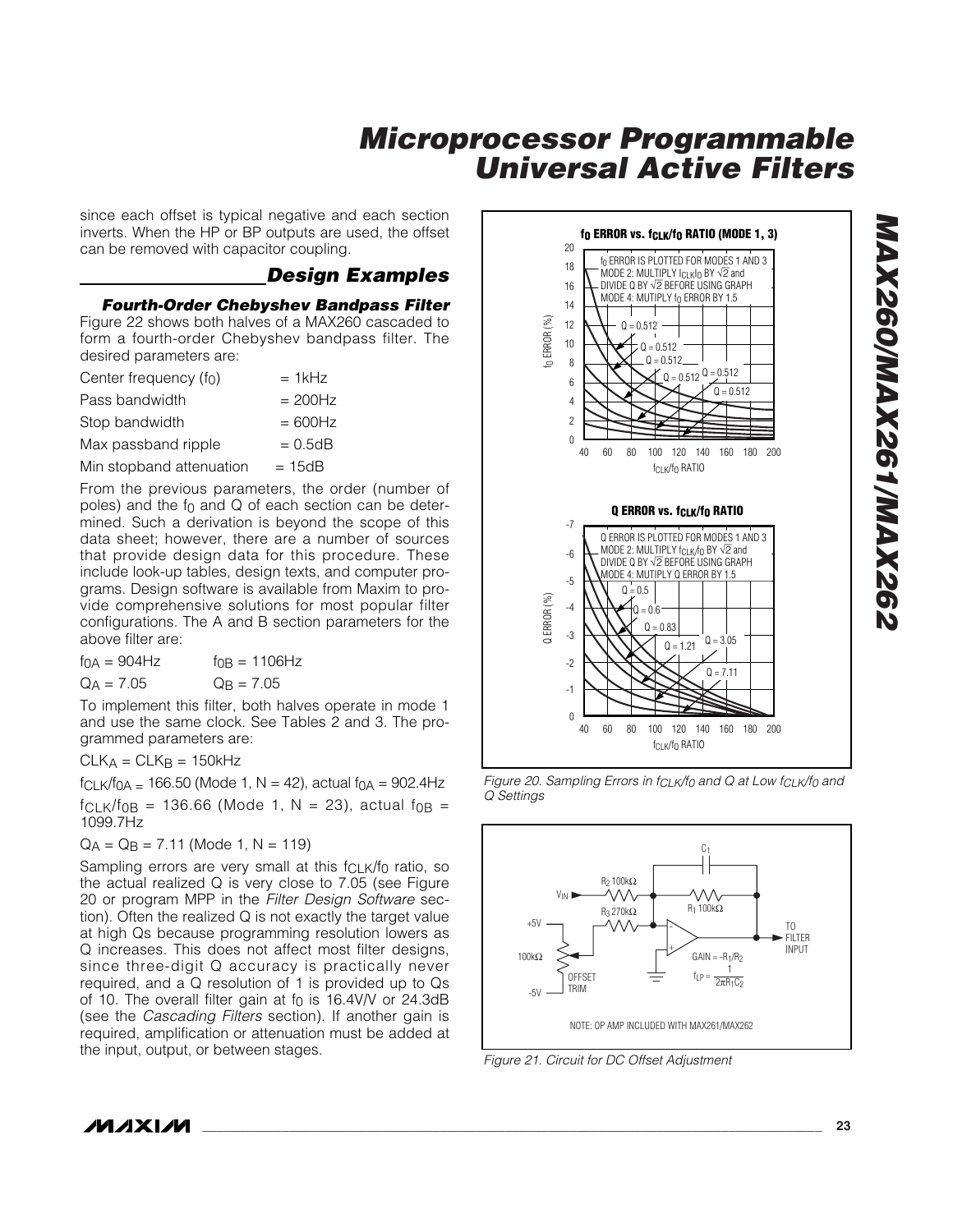*MAX260/MAX261/MAX262* MAX260/MAX261/MAX262



*Figure 22. Fourth-Order Chebyshev Bandpass Filter*

In Figure 23, a series of response curves are shown for the previous configuration using a MAX261 with clock frequencies ranging from 750kHz to 4MHz (f 0 from 500Hz to 30kHz). Note that the rightmost curve shows about 2dB of gain peaking compared to the lower frequency curves, indicating the upper limit of usable filter accuracy at this Q (see Table 1).

#### *Wide Passband Chebyshev Bandpass*

In this example (Figure 24), the desired parameters are:

| Center frequency (f <sub>0</sub> ) | $= 1$ k $Hz$ |
|------------------------------------|--------------|
| Pass bandwidth                     | $= 1$ kHz    |
| Stop bandwidth                     | $= 3kHz$     |
| Max passband ripple                | $= 1dB$      |
| Min stopband attenuation           | $= 20dB$     |



*Figure 23. MAX261 Fourth-Order Chebyshev Bandpass Using Coefficients of Figure 22*

From the previous parameters, we use either lookup tables, design texts, or Maxim's filter design programs to generate the order (number of poles), and the f 0 and Q of each second-order section. The A and B parameters are:

| $fOA = 639Hz$ | $f_{OB} = 1564$ Hz |
|---------------|--------------------|
| $Q_A = 2.01$  | $Q_B = 2.01$       |

To implement this filter, section A operates in mode 1 and section B uses mode 2 to provide a wider overall range of fCLK/f 0 ratios. This way, one clock frequency can drive both sections A and B. See Tables 2 and 3.

$$
CLK_A = CLK_B = 120kHz
$$

 $fCLK/f_{OA} = 188.49$  (Mode 1, N = 56), actual  $f_{OA} = 636.6$ Hz  $f_{CLK}/f_{OB} = 76.64$  (Mode 2, N = 5), actual  $f_{OB} = 156.5$ Hz  $Q_A$  = 2.000 (Mode 1, N = 96),  $Q_B$  = 2.01 (Mode 2, N = 83)

The overall passband gain at f 0 is 0.64V/V or -3.9dB.

### *High-Frequency Chebyshev Bandpass*

The same Chebyshev response shape shown in Figure 24 is implemented at higher frequencies with a MAX262 in Figure 25. The curves show plots for center frequencies of 15.6kHz, 31.3kHz, and 47kHz. Not only is this faster than the MAX260 implementation, but mode 1 can be used in both halves of the MAX262 for this filter because the range of available f $_{\mathsf{CLK}}$ /f $_0$  ratios is wider with the MAX262 than the MAX260.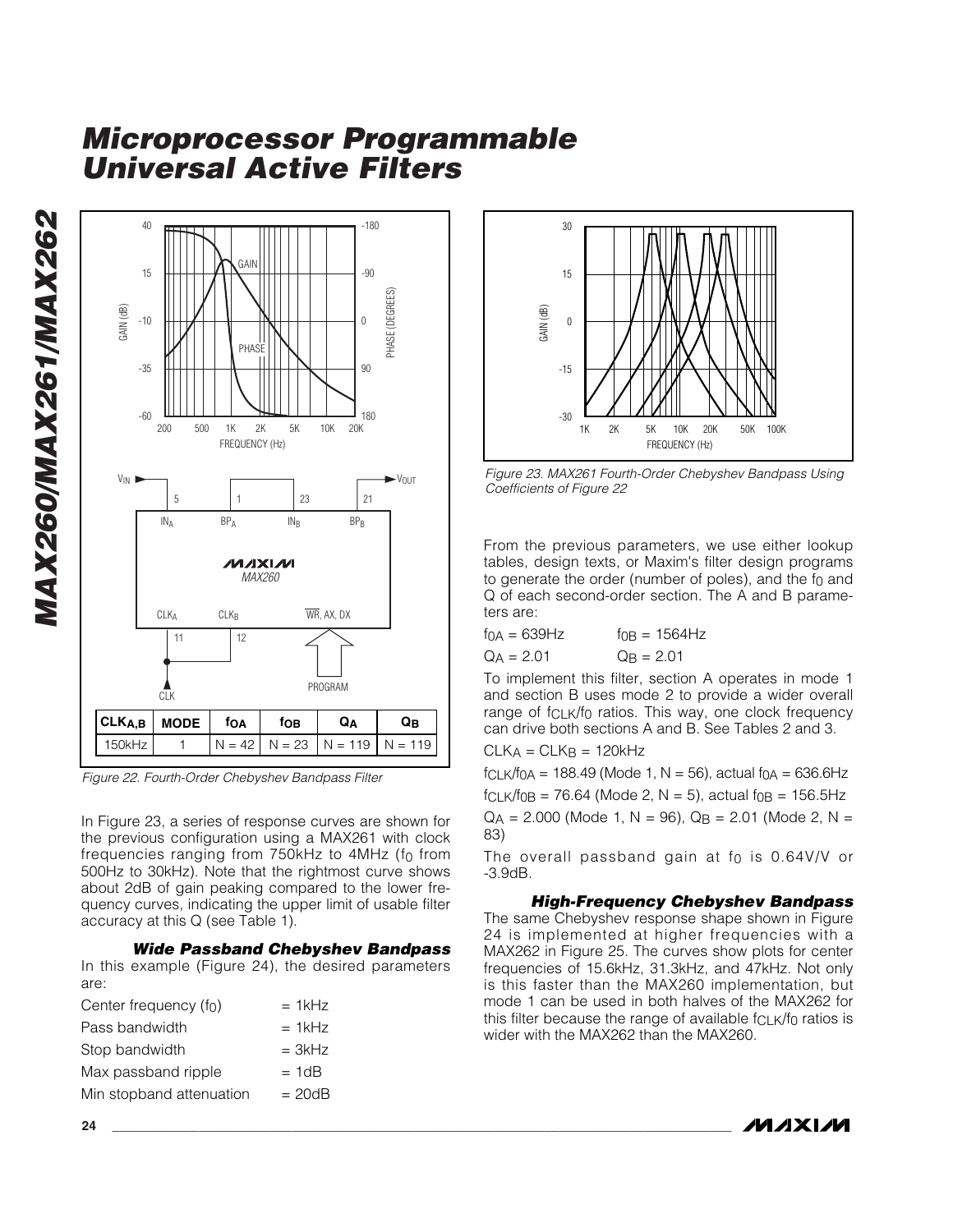

*Figure 24. Wide Passband Chebyshev Bandpass Filter*

#### *Fourth-Order Butterworth Lowpass*

Figure 26 shows a fourth-order Butterworth lowpass with a cutoff frequency of 3kHz. Sections A and B of a MAX260 are cascaded. The f 0 and Q parameters for each section are:

| f <sub>0A</sub> = 3kHz | $f_{\text{OB}} = 3kHz$ |
|------------------------|------------------------|
| $Q_A = 1.307$          | $Q_B = 0.541$          |

Mode 1 and a 400kHz clock are used. Because of low Q values, the sampling errors of Figure 20 begin to look significant in this case. From the graphs, using f<sub>CLK</sub>/f<sub>0</sub> ratio near 133, f 0A is about 4% high, f 0B is 1.5% high, Q A is -1.2% low, and Q B is -0.5% low. If these errors are not a problem, the corrections can be ignored. They are included here for best possible accuracy:



*Figure 25. High-Frequency Chebyshev Bandpass Filter*

 $CLK_A = CLK_B = 400kHz$ 

 $fCLK/f_{OA} = 135.08 (N = 22), f_{OB} = 2961Hz$ (-1.3% correction)

- $fCLK/fOB = 139.80 (N = 25), fOA = 2861Hz$ (-4.6% correction)
- $QA = 1.306$  (N = 79, Q resolution prevents +0.5% correction)

Q B = 0.547 (N = 11 +1.1% correction)

Measured wideband noise for this filter is 123µV RMS. If mode 2 were used, the noise would be 87µV RMS. For lower noise with either mode, the first section should have the highest Q (section A in this example).

*MAX260/MAX261/MAX262* **MAX260/MAX261/MAX262**